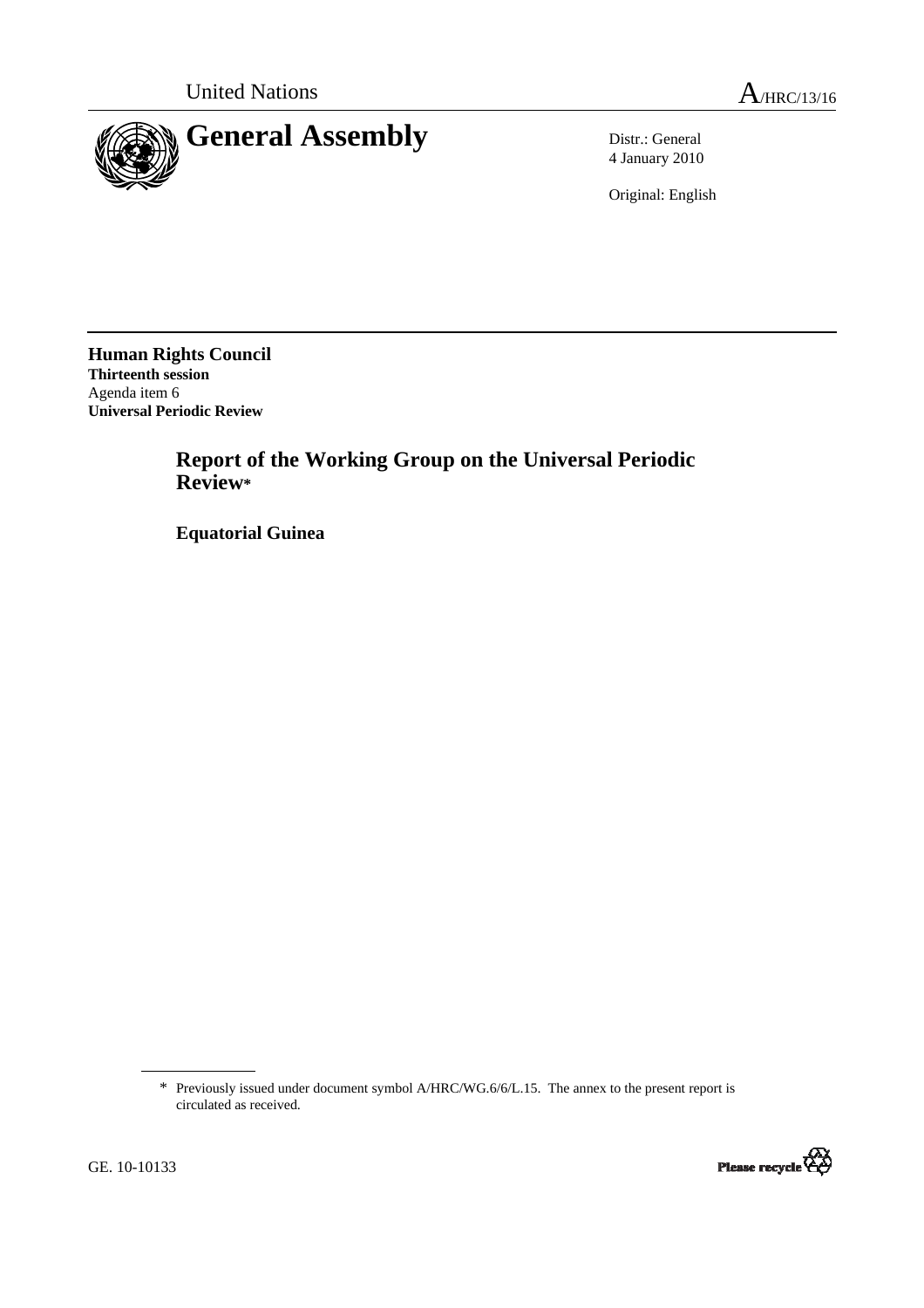### **A/HRC/13/16**

# Contents

|       |    |    | Paragraphs | Page           |
|-------|----|----|------------|----------------|
|       |    |    | $1 - 4$    | 3              |
|       |    |    | $5 - 69$   | $\mathcal{E}$  |
|       |    | A. | $5 - 10$   | 3              |
|       |    | В. | $11 - 69$  | $\overline{4}$ |
|       | Н. |    | $70 - 73$  | 12             |
| Annex |    |    |            |                |
|       |    |    |            |                |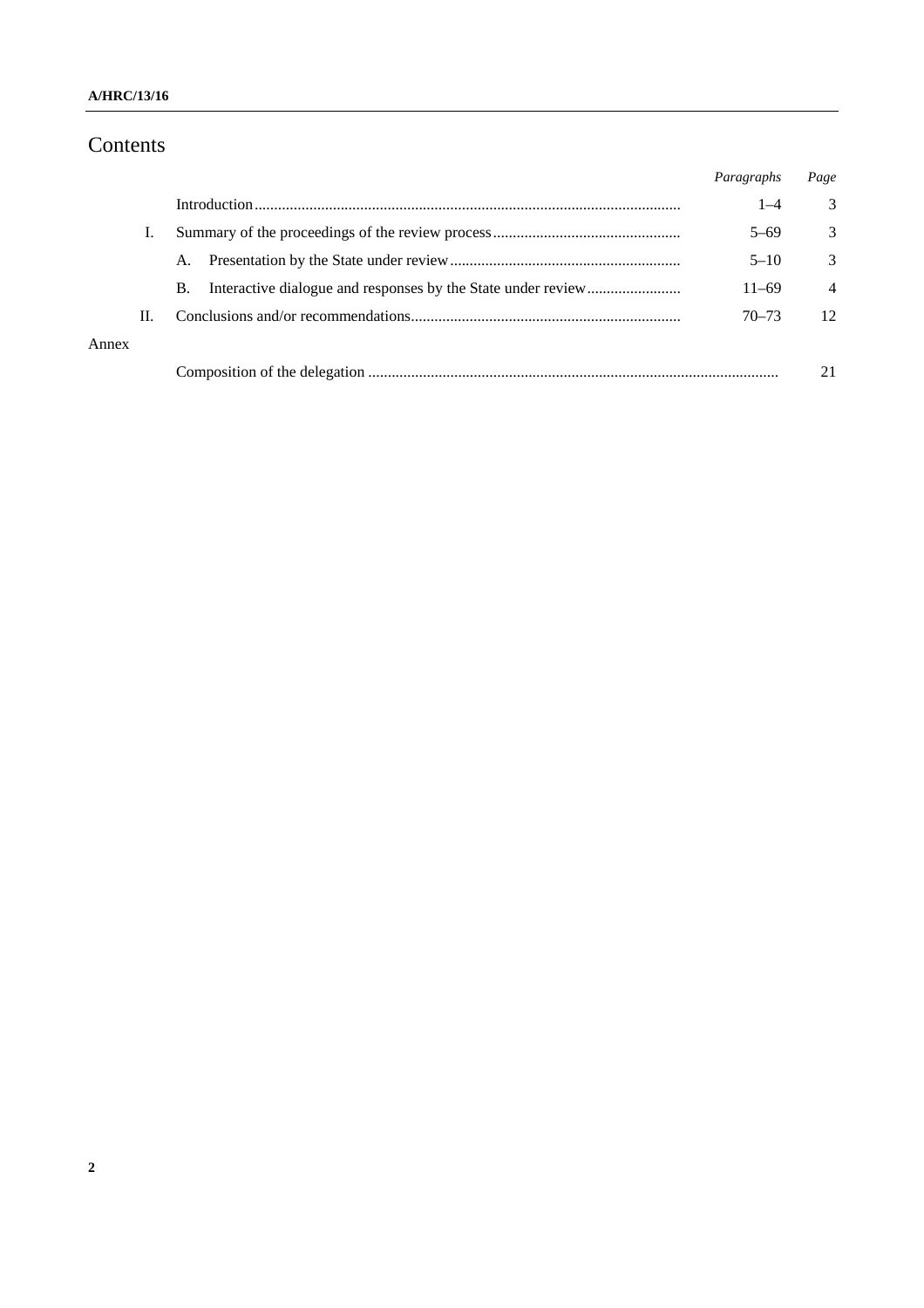## **Introduction**

1. The Working Group on the Universal Periodic Review, established in accordance with Human Rights Council resolution 5/1 of 18 June 2007, held its sixth session from 30 November to 11 December 2009. The review of Equatorial Guinea was held at the 15th meeting, on 9 December 2009. The delegation of Equatorial Guinea was headed by H.E. Mr. Salomon Nguema Owono. At its 17th meeting, on 11 December 2009, the Working Group adopted the present report on Equatorial Guinea.

2. On 14 September 2009, the Human Rights Council selected the following group of rapporteurs (troika) to facilitate the review of Equatorial Guinea: Cuba, Egypt and Jordan.

3. In accordance with paragraph 15 of the annex to resolution 5/1, the following documents were issued for the review of Equatorial Guinea:

A national report submitted/written presentation made in accordance with paragraph 15 (a) (A/HRC/WG.6/6/GNQ /1);

 (b) A compilation prepared by the Office of the High Commissioner for Human Rights (OHCHR) in accordance with paragraph 15 (b) (A/HRC/WG.6/6/GNQ /2);

 (c) A summary prepared by OHCHR in accordance with paragraph 15 (c) (A/HRC/WG.6/6/GNQ /3).

4. A list of questions prepared in advance by Argentina, the Czech Republic, Germany, Latvia, Sweden and the United Kingdom of Great Britain and Northern Ireland was transmitted to Equatorial Guinea through the troika.These questions are available on the extranet of the Working Group.

## **I. Summary of the proceedings of the review process**

#### **A. Presentation by the State under review**

5. The delegation trusted that the universal periodic review will allow Equatorial Guinea to continue working for the defense and protection of Human Rights. It noted that the national report is the result of a consultative process at the national level and was elaborated by a commission. In a spirit of transparency, the national report analysed, as objectively as possible, the human rights situation in Equatorial Guinea, its different international commitments and the difficulties encountered in their implementation.

6. The delegation mentioned that Equatorial Guinea obtained national independence on 12October 1968 and that in this short political trajectory and relatively short period of time, the country has made firm steps forward in the field of human rights, despite the fact that the regime set up in the country immediately after its national independence and which lasted more than eleven years, had worsened the already dire human rights situation inherited from the colonial regime and which was characterized by systematic human rights violations.

7. The delegation stressed that human rights issues were taken up thanks to the action taken starting from the Freedom Coup of 3 August 1979 which allowed the government to install the rule of law in a democratic state, in order to eradicate the injustices and violations of the previous regime.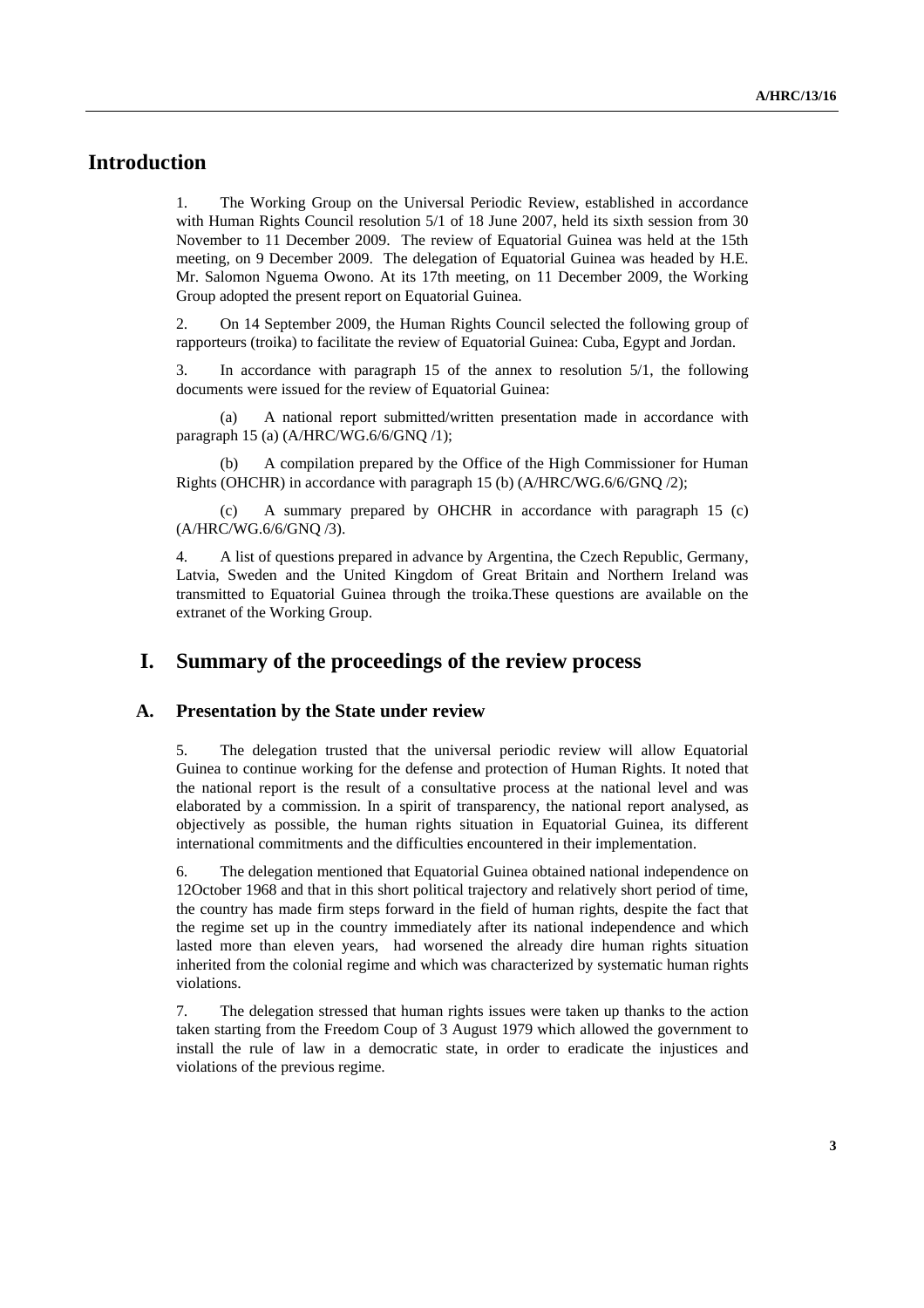8. The delegation stated that, its country is a party to a number of international human rights instruments, which constitutes the framework for cooperation with the Human Right Council.

9. Through its Constitution, the fundamental law of Equatorial Guinea of 1982, the country has progressively achieved a democratic and social State. The (constitutional) amendment of 1991 (Inclusion of Political pluralism), and of 1995 (creation of Constitutional Court) constituted important goals in the political and legal history of Equatorial Guinea.

10. The delegation made an introduction of the different sections of the national report.

#### **B. Interactive dialogue and responses by the State under review**

11. During the interactive dialogue, 40 delegations made statements. A number of delegations thanked the Government for the presentation of the comprehensive national report, prepared through a large consultation process that allowed for an assessment of Equatorial Guinea's human rights promotion and protection efforts. Recommendations made during the interactive dialogue are to be found in section II of the present report.

12. Algeria welcomed the setting up of a free education system which guarantees compulsory primary education. It noted that the government set the goal of being an emerging country by 2020 and to this end, has adopted an economic and social policy aiming at poverty reduction based inter alia on periodic evaluation of poverty levels and the improvement of governance. It asked for more information on this policy. Algeria noted with interest that the government ensured access to the courts through free legal assistance, lowering procedural costs and establishing tribunals in the different regions. It made recommendations.

13. Turkey noted the ratification of most of the core human rights treaties and encouraged the Government to comply with the reporting obligations. Turkey praised the 2006 Act on National Education and referred to the shortcoming of girls schooling. While commending the efforts to improve the infrastructure, including access to safe drinking water, Turkey understood that more needed to be done to ameliorate the living conditions. Turkey expressed hope that Equatorial Guinea would be recognized as Extractive Industries Transparency Initiative (EITI) compliant following the validation process. Turkey made recommendations.

14. Egypt noted that Equatorial Guinea is making a commendable effort to protect human rights and appreciated the role of the Constitutional Court in this regard. It commended the government for its education national plans and requested information on efforts to ensure equal access to education for girls and boys. Egypt noted Equatorial Guinea's national health plans and programmes, including that aimed at reducing maternal and neonatal mortality and improving healthcare in rural areas. It commended the commitment to ensure access to safe drinking water and requested information on plans to combat trafficking in and exploitation of children as well as those aimed at improving gender equality. Egypt made recommendations.

15. The United Kingdom commended the commitment to allocate 40 per cent of investment income to the social sector and noted that programs as the Action Plan on education for all require adequate budgetary provision. It welcomed measures implemented as required for Extractive Industries Transparency Initiative candidate country status and hoped for measures to improve transparency in budgetary process. It welcomed the treatment accorded a British national during his detention in Malabo and noted that despite progress, challenges remain regarding implementation of law 6/2006 on the prevention and punishment of torture. The independence of judges and lawyers should be addressed on a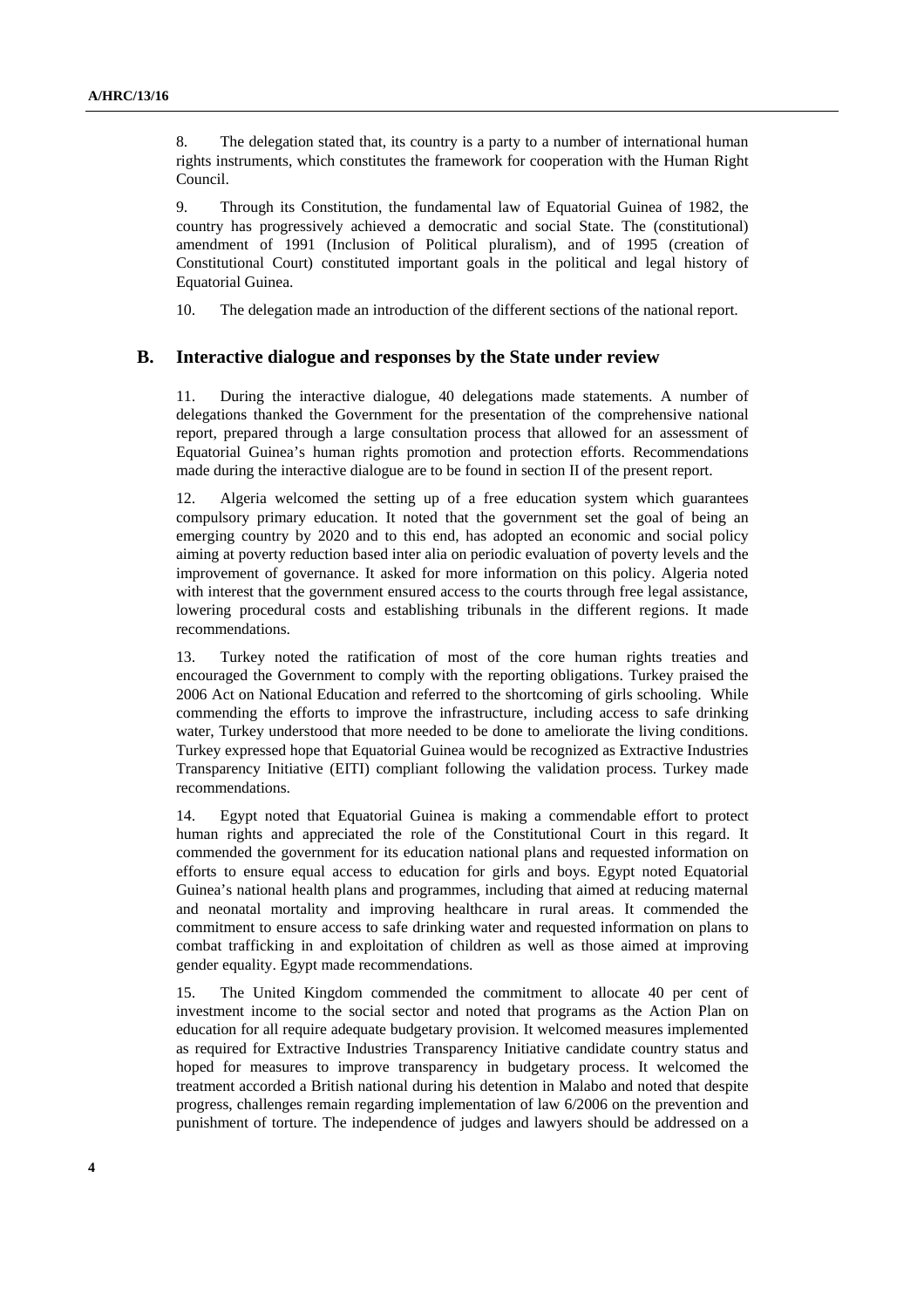priority basis. It enquired about plans to overcome the lack of media freedom. The United Kingdom made recommendations.

16. Canada raised concern about the problem of transparency of the November 2009 presidential elections. It mentioned that progress made did not correspond to the level of growth. Canada noted regression in health and education areas and expressed concern on extreme poverty. While noting that corruption and mismanagement had contributed to limited investment, Canada welcomed the initiative for transparency in the extractive industries. It welcomed the legal framework to address trafficking in children and expressed concern over reports of child exploitation. Canada expressed concern over restrictions on independent media and over reports of arbitrary detentions, often accompanied by torture, of opposition members. Canada made recommendations.

17. France inquired about measures envisaged to prevent recourse to torture by security and law enforcement forces as well as to ensure the effective application of the 2006 law on the prevention and punishment of torture. It welcomed measures regarding women's access to economic, social and cultural rights and asked about initiatives to combat violence against women. France inquired about amendments to the Penal Code and the Criminal Procedure Law, which are both incompatible with the constitution and international treaties. France made recommendations.

18. Australia welcomed steps to better protect economic and social rights, including free primary education and progress on some women's and children's rights. It noted with concern reports of sexual abuse, child trafficking, child prostitution, force marriages and discrimination against women and vulnerable groups. Australia was deeply concerned regarding the use of torture and welcomed legislative efforts to prevent torture and ill treatment. It asked about plans to remove reservations to the Convention against Torture and Other Cruel, Inhuman or Degrading Treatment or Punishment (CAT) and accede to its Optional Protocol. It was concerned regarding forced evictions and supported that Equatorial Guinea seeks technical assistance to help prioritize the promotion of good governance, access to basic services, gender equality and reform of the justice system. Australia made recommendations.

19. Germany noted reports about culture of impunity of perpetrators of human rights violations and the contributing factors to this situation, including the lack of an independent judicial system, corruption, ineffectiveness of habeas corpus guarantees and lack of distinctions between the various State security bodies. Germany asked about how the Government had responded to these issues, particularly to the practice of secret detentions without contacts with lawyer and family. Germany made recommendations.

20. The Democratic Republic of Congo noted that Equatorial Guinea has experienced quite remarkable socio-economic development over the last few years and that achievements are apparent in virtually all areas. It inquired whether codified law and customary law could co-exist without difficulty and asked under what circumstances either system would apply. The Democratic Republic of Congo indicated that child trafficking is a concern for Equatorial Guinea, affecting all of its neighbors, and asked whether there was a regional policy to effectively combat it. The Democratic Republic of Congo made a recommendation.

21. Mexico congratulated Equatorial Guinea for constitutionally guaranteeing fundamental liberties and recognized efforts made to improve institutional infrastructure through laws to protect vulnerable groups, in particular the law criminalizing exploitation and trafficking of minors. It asked about efforts to harmonize international, national and customary laws and on the application of legislation guaranteeing the right to association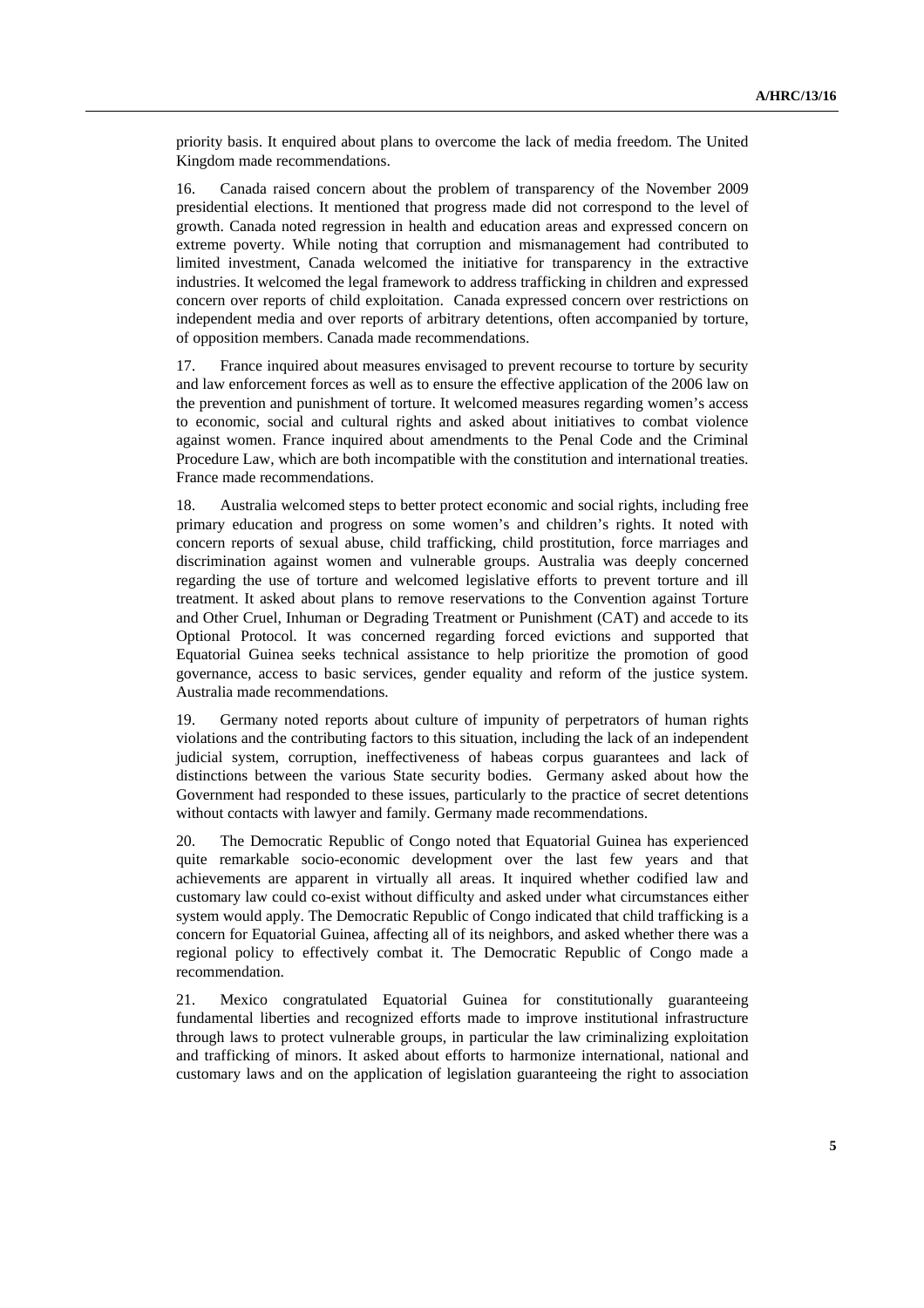and freedom of expression, including sanctions for violating these laws. Mexico made recommendations.

22. Chile noted the measures taken in different areas to improve the protection and promotion of human rights in a complex context. Chile made recommendations.

23. The United States of America expressed serious concern regarding the torture and ill-treatment of detainees by Equatorial Guinea's security forces, as reported by independent experts, including the Special Rapporteur on torture and other cruel, inhuman or degrading treatment or punishment. It noted that the new Law of Judicial Power has created competent Courts of Penitentiary Vigilance to foster discipline among penitentiary authorities but that, however, the systematic torture, secret detention and ill-treatment of suspects in detention facilities continues with near total impunity. United States made recommendations.

24. The Czech Republic inquired on how international obligations in the areas of freedom of expression and the rights of the child are implemented nationally. It asked also about complaint mechanisms for victims of violence against women or their families who feel their case was not handled properly by the police. It made recommendations.

25. The Netherlands welcomed the steps for protecting children against trafficking, and expressed concern about the number of children victims of trafficking and exploitation. It expressed concern on reports that political activists and others were allegedly detained without charge or trial for peacefully exercising their right to freedom of expression, assembly or association. Domestic violence against women, including rape, was insufficiently addressed. It welcomed the 2007 Act on the prevention and penalization of torture, while noting serious reports of torture and ill-treatment, especially of detainees. It noted reports of the lack of access of women and girls to adequate health care services, especially in rural areas and about the alarming rate of teenage pregnancies. It made recommendations.

26. Italy noted the numerous reports of enforced disappearances relating to Equatorial Guineans exiled abroad who have reportedly been abducted and transferred to secret facilities and detention centres in Equatorial Guinea. It noted with appreciation that, thanks mainly to oil resources and revenues, Equatorial Guinea has experienced fast economic growth over the last years. However, Italy indicated that the living conditions of a large part of the population remain below poverty standards. Italy made recommendations.

27. Nigeria noted that Equatorial Guinea is party to core international human rights instruments and has been cooperating with human rights mechanisms. It referred to different mechanisms for the provision of healthcare, education and basic infrastructure and commended Equatorial Guinea for surpassing the targets for the fight against AIDS, tuberculosis and other diseases. It asked about steps to provide essential amenities for people living in the rural areas and efforts to ensure greater operation of independent media. Nigeria made recommendations.

28. Spain highlighted the recent accession to the Optional Protocol to the Convention on the Elimination of All Forms of Discrimination against Women (OP-CEDAW). Spain also noted the measures taken to improve gender equality encouraging Equatorial Guinea to continue its efforts in this respect. Spain made recommendations.

29. Brazil recognised the progress made and the challenges faced by Equatorial Guinea in several areas. While highlighting the new Law on National Education and related policies, Brazil requested Equatorial Guinea to comment on the possible causes of the recent reduction in the rates of primary school enrolment. It welcomed measures to prevent HIV/AIDS, particularly the free availability of condoms in hospitals. Brazil noted with appreciation the national policy to promote women. Brazil made recommendations.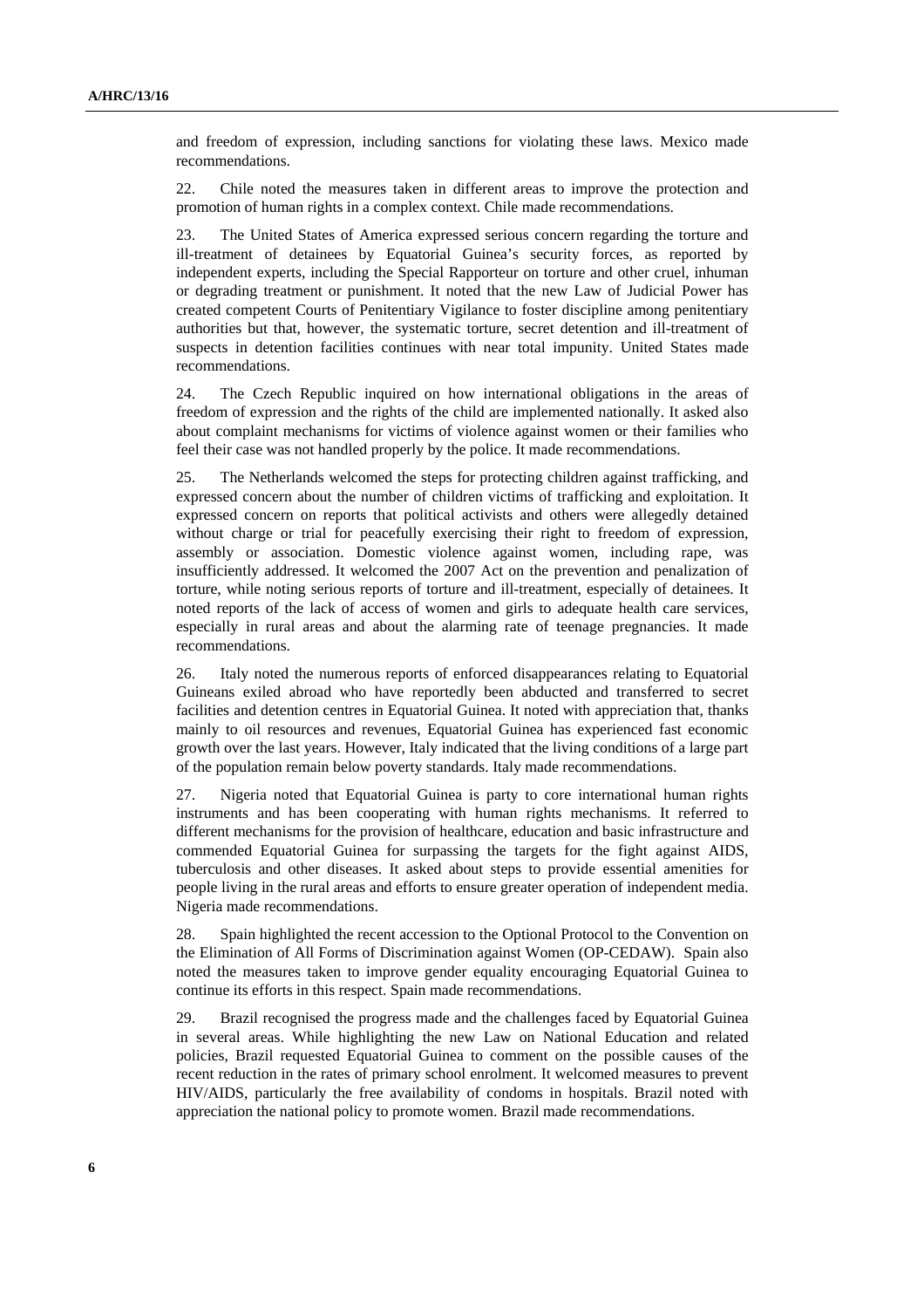30. Latvia made a recommendation regarding a standing invitation to all special procedures.

31. Slovenia welcomed the measures taken to ensure the well-being of children. It asked whether Equatorial Guinea envisaged introducing legislation to prohibit corporal punishment of children in all settings, including the home. Slovenia made recommendations.

32. Argentina noted the commitment expressed by Equatorial Guinea in its national report to continue the process of improving human rights in cooperation with the international community. Argentina made recommendations.

33. Sweden welcomed cooperation with two special procedures. It referred to the systematic use of torture by the police and of evidence obtained under torture as a basis for conviction. A number of human rights mechanisms recommended putting an end to the culture of impunity for perpetrators of torture. It expressed concern over freedom of opinion and expression, lack of monitoring of elections and access to services, such as education and healthcare.

34. Azerbaijan noted that in 2006, 76.6 per cent of the population lived in conditions of poverty with high unemployment rate in rural areas. Azerbaijan welcomed the Special Protective Action Plan for persons with disabilities and made recommendations.

35. China appreciated efforts made by Equatorial Guinea in recent years aimed at alleviating poverty and improving living standards. It noted the progress made in areas such as education, housing, infrastructure and public health. China requested more information on the concrete measures taken and the results achieved within its poverty reduction policies. It also inquired about the measures being taken to improve the low enrolment rates for primary education.

36. Cameroon noted with interest the measures taken to address issues such as HIV/AIDS, tuberculosis, leprosy and education. It encouraged Equatorial Guinea to intensify measures to promote and protect the full range of economic, social and cultural rights and to improve conditions of detention and the administration of justice. With regard to combating trafficking, Cameroon requested information on Equatorial Guinea's cooperation with the countries of origin of trafficked children.

37. India welcomed the initiative of addressing acute economic disparity by investing oil revenues in poverty alleviation programmes and the judicial reform, particularly the 2009 Judiciary Act that provides a clear structure for the judiciary, the Fees Act which is instrumental in drastically reducing judicial fees for the lodging of application and the setting up of courts in all districts. India further asked about how the judiciary intended to reconcile customary law as applied in traditional courts with codified law. India noted the efforts to implement the Strategic Emergency and Multi-sectoral Plan against HIV/AIDS. India also noted Government efforts to promote gender equality through various initiatives, including Promotion of self-employment for rural women project.

38. Burkina Faso welcomed Equatorial Guinea's efforts to guarantee the effective enjoyment of the social and economic rights if its people. In the area of health, it noted that Equatorial Guinea has established a programme to eradicate malaria within five years and that the results appear satisfactory. It indicated that it was necessary for this programme to be continued and intensified in order to reduce the mortality rate due to malaria. Burkina Faso welcomed efforts to overcome obstacles to the education of girls. Burkina Faso made a recommendation.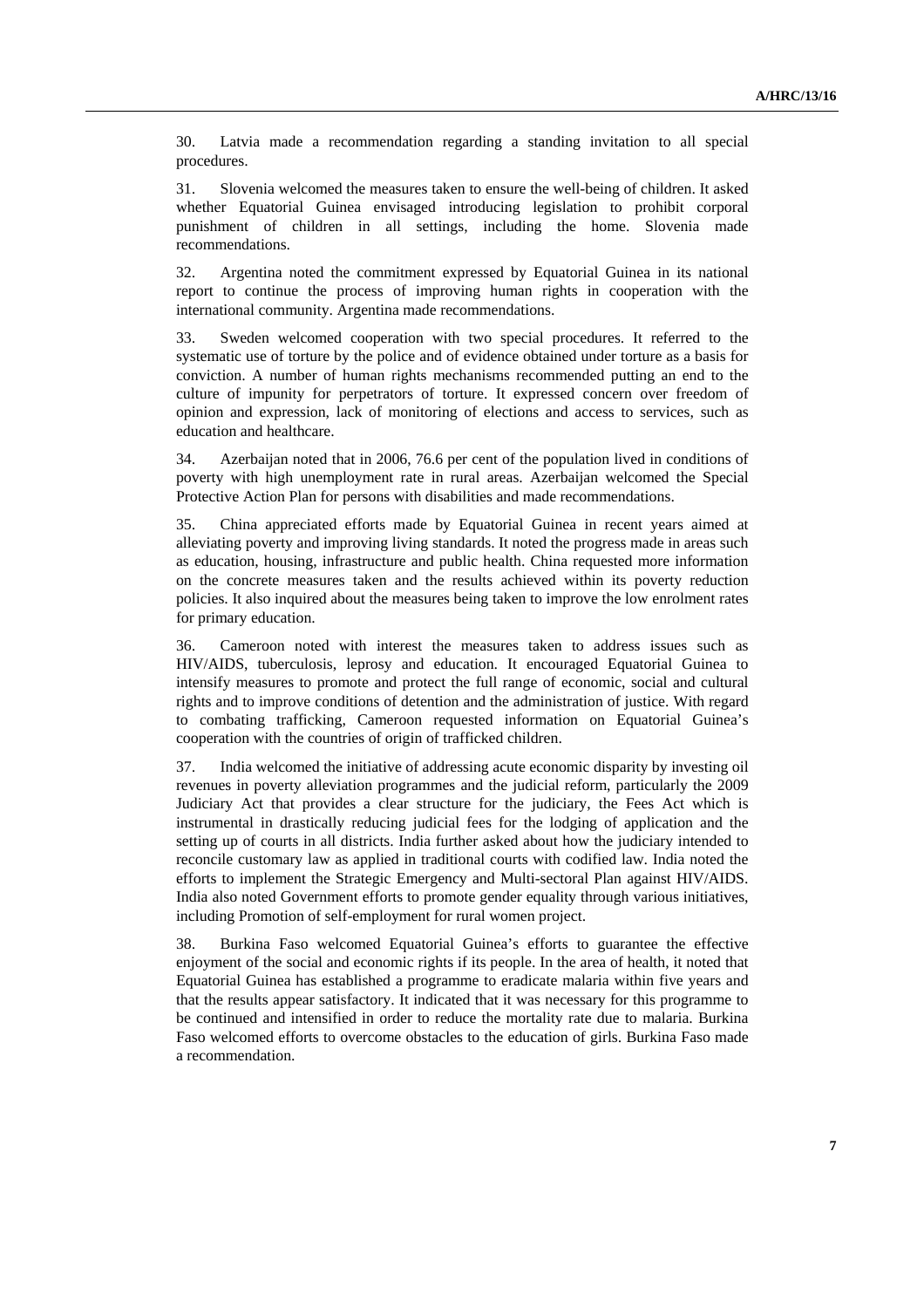39. The Congo stated that reforms in urban planning and infrastructure are of interest as they play a role in improving living conditions and ensuring the full enjoyment of economic, social and cultural rights. It commended the adoption of a national plan for the development of education, effective until 2015. It indicated that the determination to combat child abuse and discrimination against women should be supported, and inquired whether there were any laws prohibiting forced and early marriages.

40. The Republic of Korea asked about follow-up measures taken or to be taken to address the issues raised by the Special Rapporteur on torture in 2008 and the Working Group on Arbitrary Detention in 2007, particularly about the measures against torture perpetrated by law enforcement officials, practices of secrete detention and unlawful military jurisdiction over civilians. It acknowledged serious efforts to protect women's rights, and welcomed the recent measures for minimum wage equality in all private sectors as a meaningful step to promote women's economic and social rights. It made recommendations.

41. Norway indicated that effective cooperation with the United Nations human rights machinery is fundamental for the improvement of human rights. Noting that the active participation of civil society is essential to a meaningful universal periodic review process, Norway enquired how it had been included in the reporting process and how it would be included in the follow-up. Norway stated that human rights defenders play an important role in fostering a culture of human rights and expressed concern about the vulnerable situation of human rights defenders and journalists defending human rights. Norway made recommendations.

42. The Libyan Arab Jamahiriya noted with interest achievements in the right to education, in particular the 2003 national strategy for education for all, the reform of the national education system at all levels, the scholarships program, training of teachers and the importance given to schools for persons with disabilities. It noted that there are challenges with regards to the enrolment of girls in schools and considered that the building of schools in rural areas, the building of roads and the improvement of the living conditions could help alleviate these challenges. It made a recommendation.

43. South Africa praised the adoption of the Constitution, the 2009 Judiciary Act and numerous strategies developed and being implemented to contribute towards the practical and full enjoyment of economic, social and cultural rights. It noted areas of concern, requesting clarification on: the success rate of the national plan for the reduction of poverty and challenges impeding effective implementation thereof; allegations of torture and arbitrary detentions particularly by the military; and the measures taken to strengthen measures aimed at increasing enrolment rates in primary and basic education, particularly for girls, and to raise awareness among parents about the value of early childhood education. It made recommendations.

44. Morocco appreciated the sincere commitment to human rights and the dynamic of openness and democratisation to strengthen the rule of law and affirm the role of constitutional institutions in the promotion of good governance. It was pleased about efforts to consolidate a climate of peace and solidarity between the different social and cultural groups, strengthened by respect of local specificities. Morocco expressed interest in efforts in the areas of work, health, education, infrastructure, housing, protection of vulnerable groups and dissemination of a human rights culture and asked about the government plans and expectations of assistance by the international community in this regard. Morocco made a recommendation.

45. Gabon noted the Project for the Promotion of Self-Employment for Rural Women (PRAMUR), which seeks to improve the income of women in rural areas. In relation to children's rights, Gabon indicated that Equatorial Guinea has reinforced its policy on the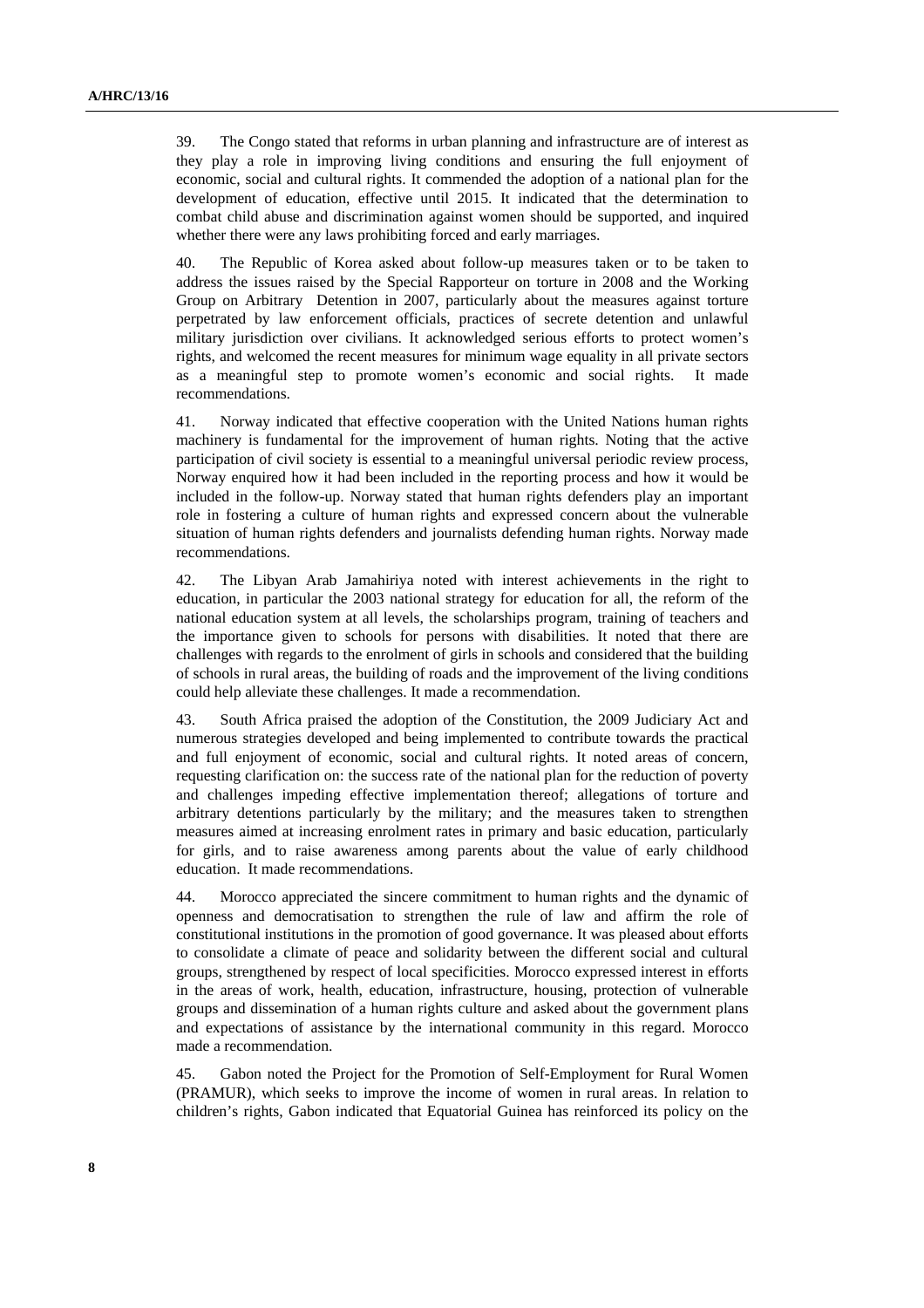protection of children from all forms of abuse, particularly trafficking. It expressed appreciation that Equatorial Guinea has set up a programme for the education of adult women, with a view to progressively eliminating, in all sectors, inequalities due to illiteracy. Gabon made a recommendation.

46. Switzerland welcomed the Law on the prevention and punishment of torture asking about the measures to implement it. It deplored the systemic use of torture to extract confessions. Switzerland expressed concern about reports of bad conditions in detention facilities, particularly those under the supervision of the military authorities. Switzerland expressed concern about reports of the lack of the independent judiciary, corruption, arbitrary detentions, secret detentions, and lack of clear distinction in the various security bodies, which were militarized and exercised effective control on the judiciary, as well as about the prevailing near total impunity. Switzerland made recommendations.

47. Uruguay referred to concerns at the lack of access to adequate healthcare services for women and girls including pre and postnatal care, access to information on family planning, particularly in rural areas and the alarming teenage pregnancy rates. It asked about measures taken in these areas. Uruguay recognized the Law on Education (1995), which provided for free and compulsory primary education. However, it noted that literacy and enrolment rates were still unsatisfactory. Uruguay made recommendations.

48. Angola noted the 2006 law designed to end State monopoly in the field of education and professional training, which led to the creation of a number of important private institutions in the primary and secondary schools, asking about the mechanism used to control the legitimacy of these private education institutions. Angola welcomed Government efforts for the promotion of women and gender equality. Angola noted that despite progress, the socio-economic situation of women remained concerning, and there was less women in the education system. Angola made recommendations.

49. Portugal welcomed efforts to cooperate with United Nations special procedures, namely the visits of the Special Rapporteur on torture and other cruel, inhuman or degrading treatment or punishment and the Working Group on Arbitrary Detention. It noted that education is not only an imperative in its own right but is also a means to the enjoyment of other human rights. Portugal made recommendations.

50. Ghana applauded the surpassing efforts in the fight against AIDS, tuberculosis and other diseases. It referred to concerns about the non existence of a properly functioning justice system and the resulting absence of the rule of law, which encourage a culture of impunity and to the practice of secret detention. Ghana noted the recent strong economic growth and encouraged the government to establish an institutional framework for the redistribution of wealth. It welcomed Equatorial Guinea's firm will to continue improving human rights. Ghana made recommendations.

51. The Sudan welcomed measures in the health sector, in particular the surpassing of the targets of the Abuja Declaration and Framework for Action for the fight against AIDS, tuberculosis and other diseases. It appreciated the ratification of a number of the International Labour Organization (ILO) conventions and its continued cooperation with the United Nations human rights system. The Sudan made recommendations.

52. The delegation responded to questions asked by different delegations. It noted the promulgation of Law N.6/2006 on the Prevention and sanction of Torture and stressed that for the implementation of this Law, the Government has undertaken awareness raising actions for the public order forces, state security forces, judges and for all involved sectors. It added that the application of this Law is bearing its fruits because there have been a number of condemnations.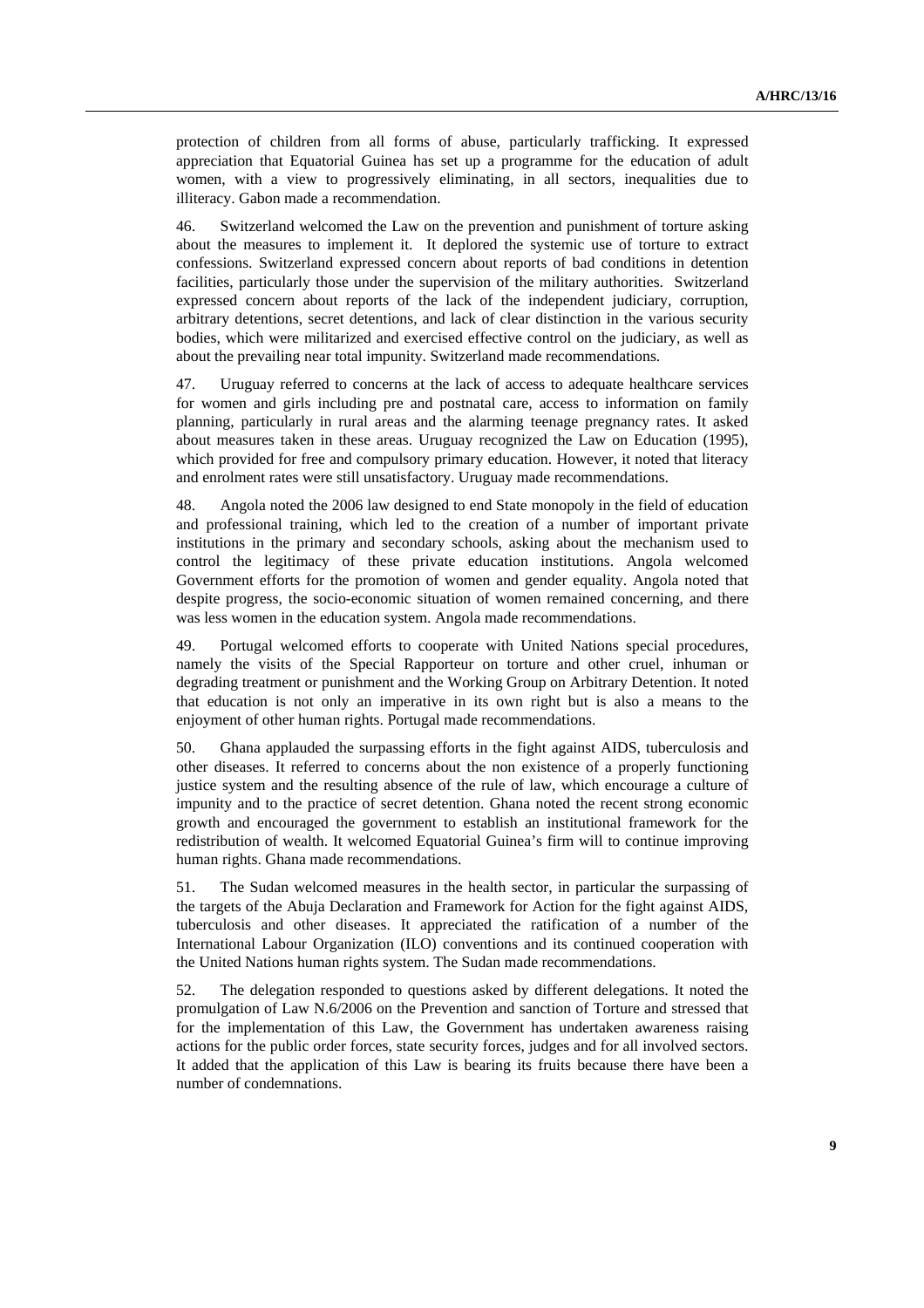53. The delegation indicated that since the Freedom Coup, the Government has been inviting the United Nations special rapporteurs on human rights to visit the country, and has, at all times, offered its cooperation in order to facilitate their missions, which showed the political will of the Government to improve the human rights situation in the country.

54. Regarding efforts to solve the phenomenon of child labour, the delegation referred to the promulgation of Law N. 2/2004 from January 4th on the General Labour Laws, which regulates Child Labour and prevents people younger than 14 years from working. Was also promulgated the Law N. 1/2004 from September 14th on the illegal traffic of migrants and trafficking in persons, which sanction Child Labour and parental abuse of the child. In application of this disposition, the Interior Ministry had issued a ministerial Order prohibiting street selling by children and instructing relevant authorities to strictly implement the laws, particularly the Law on illegal trafficking of Migrants. The Government has also carried out seminars through the Ministry of Justice and Worship for all people involved in the issue so that they are aware of the legislation in force.

55. According to the delegation, the Government, in its ambitious development plan "Guinea Equatorial Horizon 2020", has established priorities in the area of Human Rights which fully foresee cooperation, including through training of human resources, empowering of public agents and public services, awareness raising at all levels on Human Rights, particularly on the rights of Women, Children and other vulnerable groups, participation of civil society in training programs about Human rights, introduction of the concept of Human Rights values and ethic in the programs of primary, secondary and higher education. The delegation reiterated the willingness to continue developing the human rights process, counting on international cooperation.

56. The delegation highlighted among measures adopted by the Government the following:

- In education, it reformed in 2006 the Law of 1995 on General education, a reform which aimed at ending the state monopoly in education and to develop education at all levels;
- In 2003, the educational plan was passed for the promotion and schooling of the girl child, sexual education, material education of the population and family life, thus offering equal opportunity for boys and girls to access education;
- Through the Ministry of Social Affairs and Promotion of Women, a program to promote literacy among women, girls and female adolescents, on the national level, has been implemented, with the active support of the Cuban cooperation;
- On access to land property, there is the Project for the Promotion of Self-Employment for Rural Women (PRAMUR), which started its first phase in 2001 with the technical and financial support of the Canadian Cooperation. The second phase, which started in 2007, has been funded though the Social Fund under the technical management of the United States Agency for International Development. The funding of this project in 2008 was in the amount of \$4,500,000;
- Women participated without any restriction to the decision-making process, both at family level and public life. Nevertheless, in family life, the culture which promotes birth and the patriarchal pattern of relations within the family continued to be some of the reasons why women have very little decision-making power for example in family planning, education of children etc. However, programs are carried out on education, information and communication in order to change these behavioural patterns.

57. Regarding the measures sanctioning domestic violence and implemented policies in this regard, the delegation noted that the Fundamental Law the country, which establishes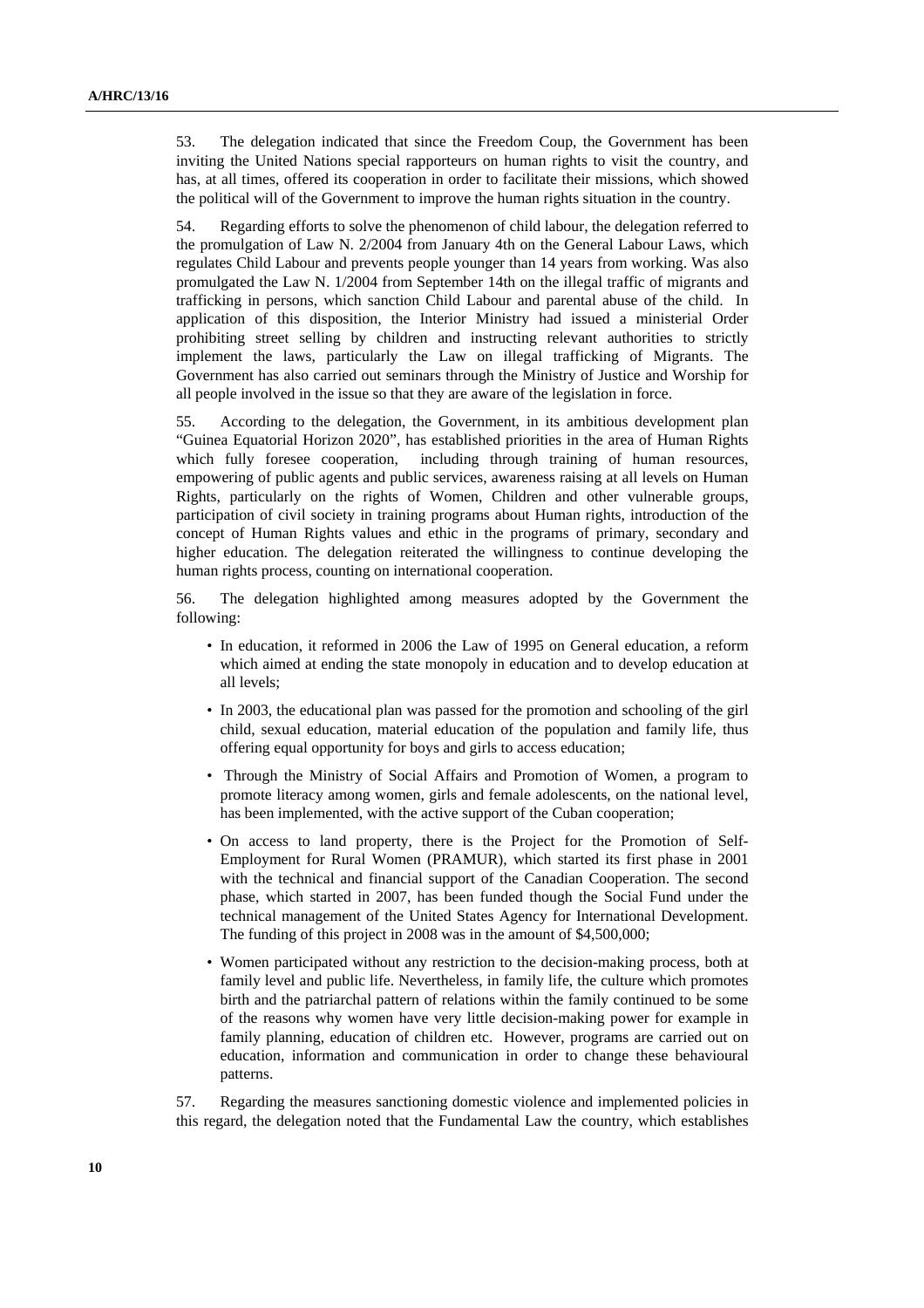the rights and liberties of citizens, proclaims in its Article 13, respect for the person, its life, its personal integrity, its dignity and its full material and moral realisation, and indicated, in this regard, that women regardless of their marital status have the same rights and responsibilities as men in all orders of public, private and family life, and as well as in civil, political, economical, social and cultural areas.

58. The delegation mentioned that a criminal code exists and sanctions physical aggression and lesions of people. This code is being reformed, and gender based violence will be considered as an aggravating factor. Also, the Ministry of Social Affairs and Promotion of Women is elaborating a bill which would foresee full protection against gender based violence. Awareness-raising and training are being brought to all levels of society, to authorities and the population in general to respect the rights of women, and to eliminate violence against women. In addition, the delegation stated that in 2009, a reform of the Organic Law of the Judicial Power have been initiated, which articulates more independence and transparency of the jurisdictional bodies in their duties. In this sense, the application of the promulgated laws on torture and respect of human rights will be guaranteed.

59. The delegation indicated that the Government is carrying out intense activities to develop the country, and in order to better distribute wealth, it is improving social infrastructure and is working on the areas of productivity. In addition to efforts by the Government in all sectors, it attached special priority to human development. In this respect, the Fund for Social Development was created in 2005 with the objective to strengthen the implementation of policies to provide basic needs to people, and to achieve human development.

60. The delegation noted that for the elaboration of the national report, there was collaboration with the civil society, for instance the Family Welfare Association of Equatorial Guinea (ABIFAGE), the Committee for the Support of the Child in Equatorial Guinea (CANIGE) and the National Commission on Human Rights.

61. Also, the delegation stressed that the Government has a wide program to eliminate some interrogation procedures that agents are using with detainees. Such program includes the promulgation of legal dispositions such as the Law on prevention of Torture and the Law on Habeas Corpus; the Organic Law on Judicial power and the draft Criminal Code. Trainings and seminars are also carried out to Police and National Security Forces.

62. With regard to the independence of Judicial Power, it is guaranteed in Article 83 of the Constitution and Article 84 of this Constitution states that justice emanates from the people and is administrated on behalf of the Head of State. These two mentioned precepts justify the content of Article 86 which the United Kingdom that asked to be abrogated. This Article expressed that the Head of State is the first Magistrate of the Nation and guarantees jurisdictional independency, as far as justice is administrated on its behalf.

63. Regarding the issue of standing invitation to human rights special procedures, the delegation referred to item 9 of its National report related to the cooperation with the human rights system of the United Nations.

64. The delegation noted that there is a legal framework which regulates the right of free association, assembly as well as the right of people of not being deprived of liberty without a judicial Order. In this sense, the Law N. 5/1995 has been promulgated. This Law regulates the Habeas Corpus procedure that orders the immediate disposal of any person illegally detained before a judicial authority , to hear such person and decide on the legality of arrest and to maintain the arrest or not.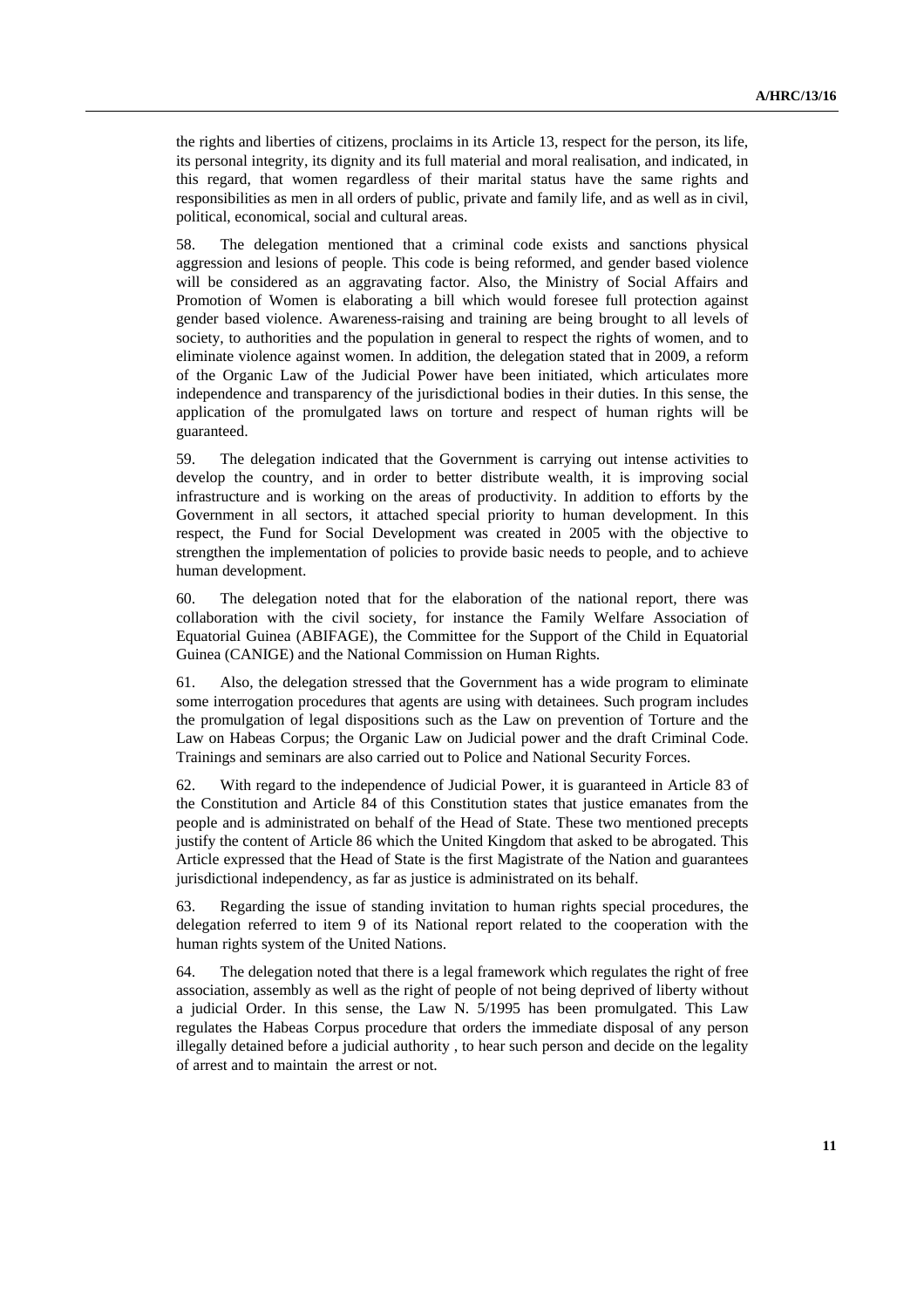65. The delegation informed that Equatorial Guinea was already party to the Convention against Torture which was ratified on May 22nd 2002. The process of the Protocol ratification is continuing. In addition, the Government is implementing reforms of all the penitentiary institutions in the country. In this framework, the penitentiary facilities of Malabo, Bata, Mongomo and Evinayong have been improved. The Law N. 5/1989, promulgated on October 20th created the Special Corps of Prisons, which main mission is the management and administration of the penitentiary facilities. Specific training on human rights directed at agents of public order and to those in charge of penitentiary institutions is carried out with the cooperation of France and the United States of America.

66. The delegation informed that according to the Constitution, the death penalty can only be imposed for crimes included in the Law. In that sense, it is important to note that a moratorium on the application of death penalty exists, even if this sentence does not apply frequently in the country, and many of those condemned to capital punishment have been reprieved or had their sentences commuted.

67. The delegation noted that the Government continued to carry out various programs and actions that directly or indirectly promote, protect and guarantee human rights and fundamental liberties of its citizens.

68. For the delegation, the Government did not consider that the presentation of the national report on the implementation of human rights and public liberties is undermining its sovereignty, since it committed to treaties and International Conventions. Equatorial Guinea has the political will to realize development and the effective enjoyment of civil, political, social, and cultural rights. The information provided is based on a meticulous examination which has allowed all interlocutors to have an updated and reflective opinion on the national reality.

69. Despite the progress, the Government is aware that a lot still needs to be done, and expressed its strong political will to continue implementing the process of improving human rights, counting always with the cooperation of the international community.

### **II. Conclusions and/or recommendations**

**70. The recommendations formulated during the interactive dialogue and listed below enjoy the support of Equatorial Guinea:** 

**1. Consider seriously ratifying the Convention on the Rights of Persons with Disabilities (CRPD); the Optional Protocol to the Convention on the Elimination of Discrimination Against Women (OP-CEDAW) and the Optional Protocol to the Convention on the Rights of the Child on the involvement of children in armed conflict (OP-CRC-AC); (Turkey)** 

- **2. Accede to and ratify OPCRC-AC (Slovenia);**
- **3. Sign and ratify CPRD; (Azerbaijan);**

**4. Sign and ratify the newly adopted Optional Protocol to the International Covenant on Economic, Social and Cultural Rights, allowing individual complaints of alleged violations of these rights to be heard by the Committee on Economic, Social and Cultural Rights (Portugal);** 

**5. Accede to the United Nations Convention against Corruption and ensure a proper audit of funds allocated for social services (Australia);** 

**6. Ratify the Rome Statute of the International Criminal Court (Chile);**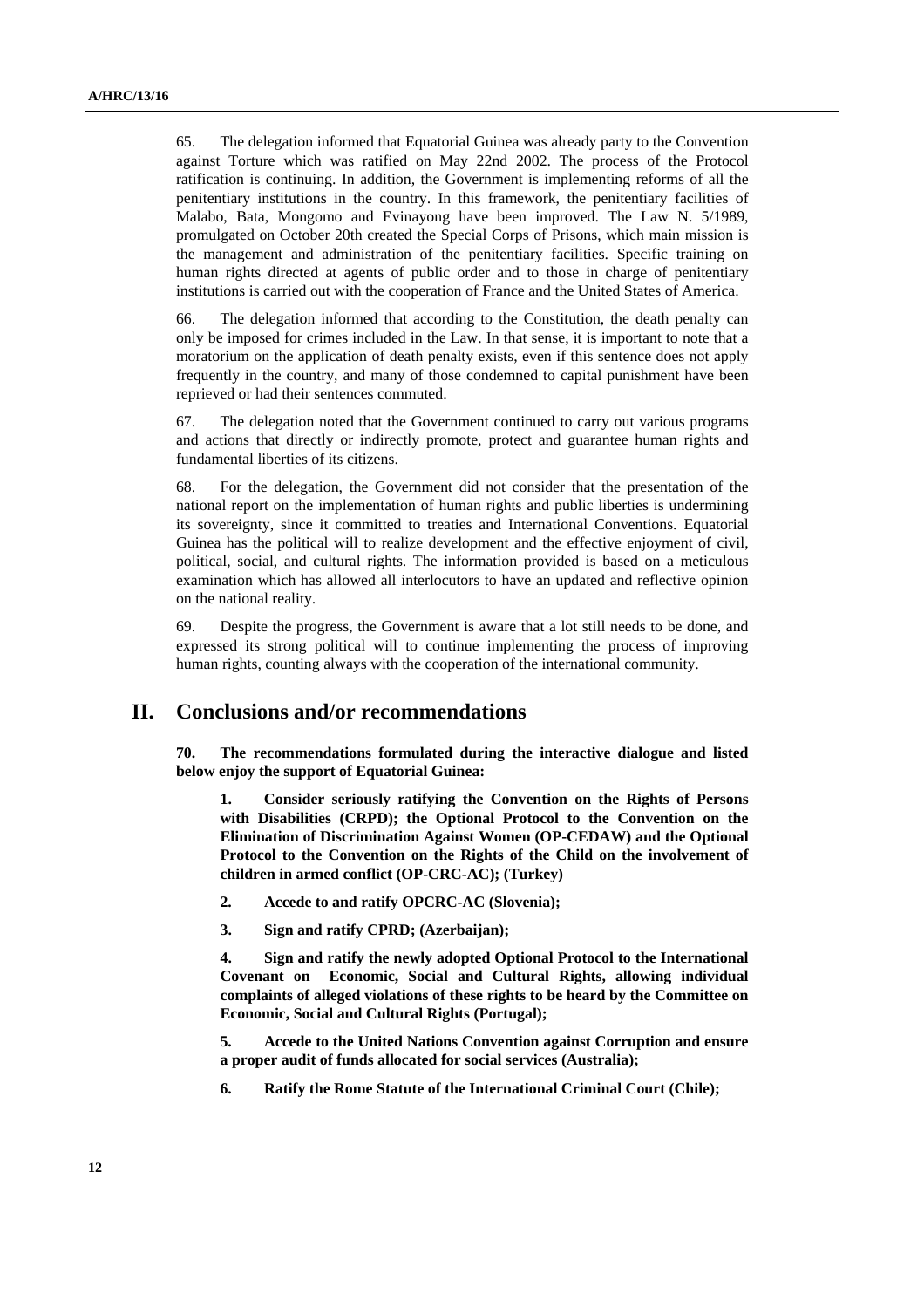**7. Strengthen mechanisms for ensuring awareness and implementation of international human rights obligations, including through establishment of human rights educational programmes for police, prison and judicial staff with special attention to protection of human rights of women, children, persons of minority sexual orientation and gender identity, etc. (Czech Republic);** 

**8. Strengthen the work of the National Human Rights Commission , particularly in fighting against arbitrary detention (Brazil);** 

**9. Establish an effective and inclusive process to follow up on recommendations emerging from the universal periodic review (Norway);** 

**10. Undertake measures to strengthen synergy and coordination among the various national institutions responsible for the protection of human rights (Morocco);** 

**11. Improve governance and enjoyment of human rights through improved budgetary accountability and work to combat corruption, including by extending the transparency principles of the Extractive Industries Transparency Initiative to its budgetary process (United Kingdom);** 

**12. Set up, in consultation with civil society, a clear and transparent fiscal policy for managing oil revenues, which would call for publication of the national budget, identification of foreign bank accounts and verification of Government expenditures(Canada);** 

**13. Demand that Government representatives declare their assets as stipulated under the law and in a way that these could be verifiable (Canada);** 

**14. Seek international assistance in the area of systematic training of law enforcement officials on their responsibility to protect human rights (Nigeria);** 

**15. Strengthen efforts to fulfil obligations under the Convention on the Elimination of All Forms of Discrimination against Women (CEDAW) and the Convention on the Rights of the Child (CRC) (Australia);** 

**16. Significantly improve its cooperation with the United Nations treaty bodies by agreeing on timelines for submitting overdue reports and, if need be, identify needs for assistance to that end (Norway);** 

**17. Consider the prompt implementation of the recommendations contained in the report of the Special Rapporteur on torture and other cruel, inhuman or degrading treatment or punishment (A/HRC/10/44/Add.1) and the report of the Working Group on Arbitrary Detention (A/HRC/7/4/Add.3) (Argentina);** 

**18. Continue relevant campaigns to eliminate old customs undermining the status of girls and construct roads in rural areas connecting schools with residential centres (Turkey);** 

**19. Devise plans and strategies, especially for the promotion of gender equality and upholding children's rights (Egypt);** 

**20. Strengthen efforts aimed at promoting gender equality, including through educational campaigns, while paying specific attention to the needs of rural women; (South Africa);** 

**21. Promote gender equality, increase women's participation in all aspects of society and implement the National Policy for the Advancement of Women (Azerbaijan);**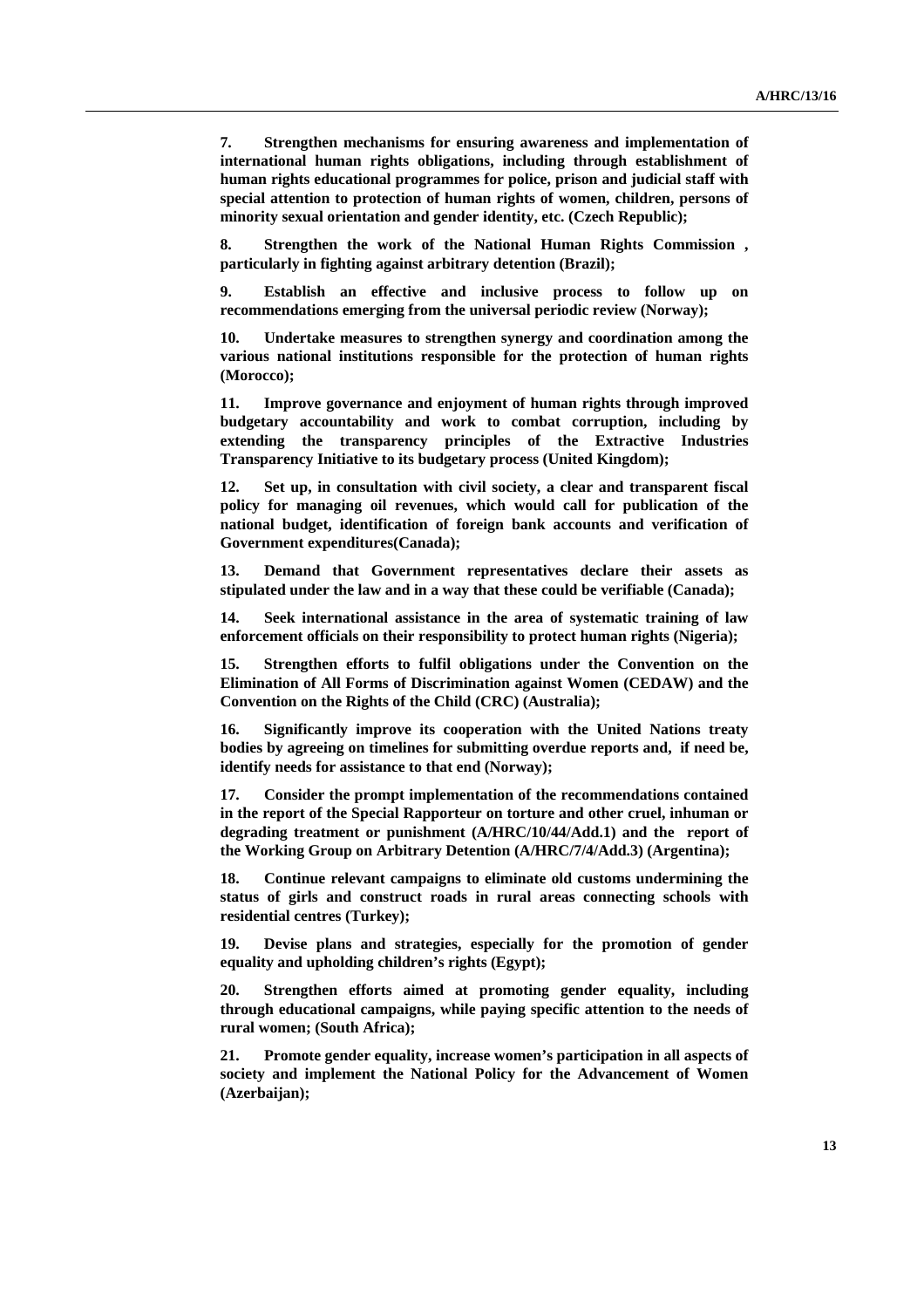**22. Tirelessly pursue its policy of promoting the rights of women, in particular by eliminating illiteracy and, if possible, by extending projects like the Project for the Promotion of Self-Employment for Rural Women (PRAMUR) to women in urban areas (Democratic Republic of Congo);** 

**23. Address the situation of persisting gender-based discrimination in political, social and economic life, including by eliminating all laws that discriminate against women (Portugal);** 

**24. Guarantee the inapplicability of laws and customs which discriminate against women and increase awareness-raising activities in this area (Brazil);** 

**25. Ensure the full implementation of the presidential decree forbidding the imprisonment of women for non-payment of dowries on separating from their husbands (Republic of Korea);** 

**26. Consider developing a national action plan for children as recommended by CRC (South Africa);** 

**27. Thoroughly investigate all reports of abductions and introduce a registry of prisoners available to the public (Italy);** 

**28. Take the necessary measures to improve conditions of detention, prevent and bring an end to arbitrary arrests and detentions and the practice of secret detention and, in this connection, set up a control mechanism for prisons which is independent and has free access to prisons (France);** 

**29. Intensify efforts aimed at putting an end to the practice of secret detention and at reducing the excessive use of power and authority by the security forces (Ghana);** 

**30. Make every necessary effort to improve the conditions in detention facilities so that they meet the necessary minimum conditions of habitability (Germany);** 

**31. Improve conditions in detention facilities and prisons so that they meet international standards (Czech Republic);** 

**32. Increase its efforts to improve conditions in detention facilities (Azerbaijan);** 

**33. Improve detention conditions by providing food, water and sanitary installations as well as by reducing prison overcrowding (Switzerland);** 

**34. End the torture and other mistreatment of detainees; to this end, allow unimpeded access by independent human rights monitors to all detention facilities; guarantee lawyers free access to police stations and prisons; revise the current application procedures for habeas corpus in order to end arbitrary detention; provide comprehensive human rights training for its security forces; engage an independent monitor to measure the effectiveness of such training; effectively implement legislation that prohibits torture and cruel and degrading treatment; investigate and enforce strict penalties to those who violate the rights of prisoners; provide safe recourse and reparations for those who have suffered cruel or degrading treatment; disallow any confessions obtained through the use of torture; adopt a viable action plan to address the urgent need for comprehensive reform in the penal, law enforcement and judicial systems (United States);**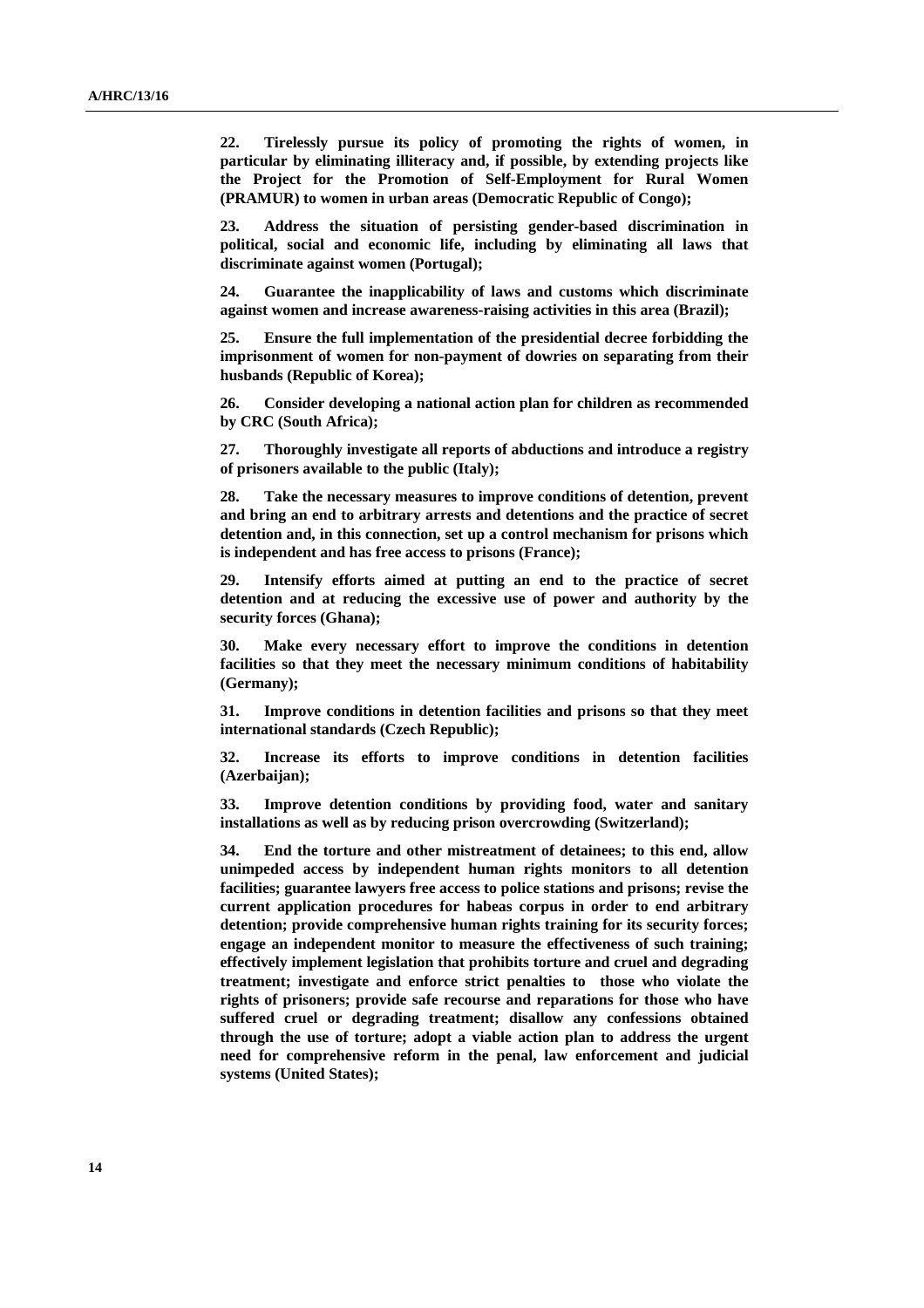**35. Implement Law 6/2006 to ensure that all allegations of torture are properly investigated and those responsible are held accountable (United Kingdom);** 

**36. Fully implement the Law 6/2006 on the prevention and punishment of torture, immediately investigate complaints of torture and ill-treatment, and initiate appropriate penal procedures against those responsible (Spain);** 

**37. Ensure, in addition to the full implementation of the Law 6/2006, that no statements or confessions obtained under torture are admitted as evidence (Switzerland);** 

**38. Investigate allegations of torture without delay and hold the perpetrators of such violations accountable (Canada);** 

**39. Have competent bodies investigate all pending complaints about torture and enforced or involuntary disappearance and bring the perpetrators to trial (Chile);** 

**40. Take measures to put an end to the culture of impunity of perpetrators of torture and ill-treatment and take among others concrete steps to reform the justice system to guarantee its independence and to promptly investigate allegations of torture and ill-treatment and bring criminal proceedings against those responsible (Netherlands);** 

**41. Enact legislation on domestic violence and legislation concerning all forms of sexual abuse to ensure that violence against women and girls constitutes a criminal offence (Netherlands);** 

**42. Adopt further measures to ensure accountability of the police for their proper, sensitive and effective conduct in cases of violence against women and to ensure better accessibility to protected housing for victims of domestic violence (Czech Republic);** 

**43. In line with a previous recommendation of CRC, design and implement comprehensive strategies and policies to prevent and combat economic exploitation of children and to undertake awareness-raising campaigns in this respect (Germany);** 

**44. Continue its efforts aimed at fighting trafficking in persons and, in particular, the trafficking and exploitation of children (Egypt);** 

**45. Set up appropriate protection mechanisms to eradicate child exploitation and hold the perpetrators of trafficking and abuse accountable (Canada);** 

**46. Take further measures to prevent the trafficking of children (Netherlands);** 

**47. Intensify efforts to provide assistance for child victims of trafficking (Sudan);** 

**48. Guarantee the independence of the judiciary, including through legislative measures (France);** 

**49. Take effective measures to establish a functioning justice system with an independent judiciary and work to end the culture of impunity for perpetrators of torture and ill-treatment (Ghana);**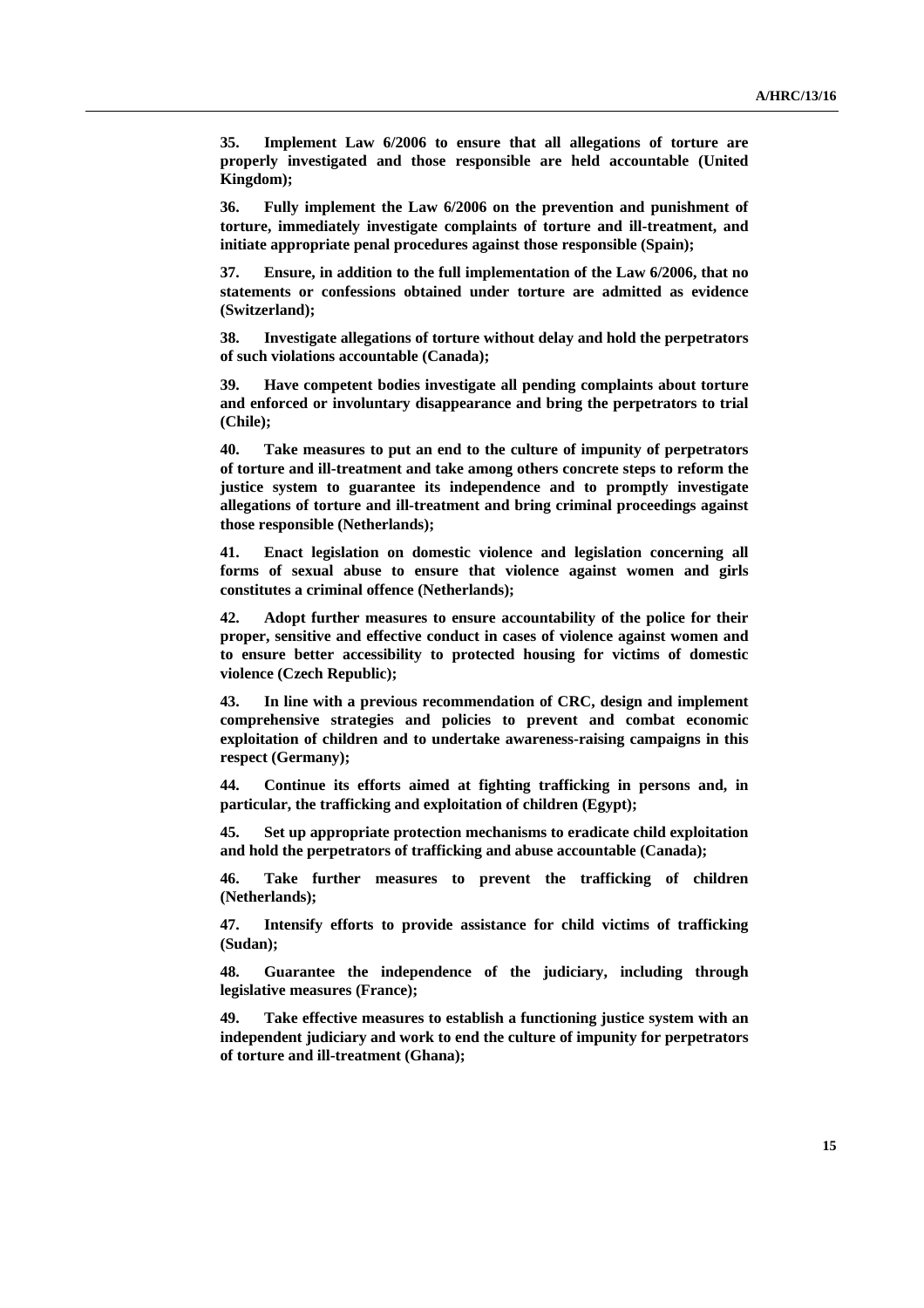**50. Establish through legislation an independent judiciary and bring the legal framework that governs the organization, functioning and competence of military tribunals into conformity with international principles (Switzerland);** 

**51. Strengthen existing measures to guarantee the adequate functioning of the penitentiary system, including training of personnel, effective separation of executive and judicial powers, establishment of mechanisms for accountability and separation of the civil and military systems of administration of justice (Mexico);** 

**52. Undertake a comprehensive reform of the institutions and judicial systems, including revision of the national criminal law and reform of the judiciary, with a view to complying with the international instruments to which it is a State party, including the International Covenant on Civil and Political Rights (ICCPR) (Sweden);** 

**53. Maintain its policy with regard to access to justice and envisage setting up a justice system for minors (Algeria);** 

**54. Take necessary measures to ensure that law enforcement officials receive the necessary training (Turkey);** 

**55. Respect the right of the opposition members to travel freely, to hold meetings, to express their views and to have access to the media without discrimination (Canada);** 

**56. Respect and promote the right to freedom of expression, association and assembly, create an enabling environment for the establishment and operation of non-governmental organizations and media and remove all legal administrative and procedural obstacles which prevent this (Netherlands);** 

**57. Promote political dialogue with all sectors of society, including civil society, with a view to enhancing the contribution of these sectors to the development process (Ghana);** 

**58. Promote the establishment of a legal framework in accordance with international human rights obligations that would allow the development of pluralistic, free and independent media, and free access to information, including to foreign media (Spain);** 

**59. Promote the establishment of pluralistic, free and independent media and ensure the protection of and respect for the independence of the press and freedom of opinion and expression of journalists; (Switzerland)** 

**60. Continue its efforts for the promotion of the role of women within the Government and elected bodies (Algeria);** 

**61. Devote an adequate share of the national budget to social policies, prioritizing measures that improve access to food, health, education, housing, water and sanitation, especially for the most vulnerable (Italy);** 

**62. Increase the level of social investment in accordance with the Extractive Industries Transparency Initiative with a view to guaranteeing the progressive realization of economic, social and cultural rights by establishing priorities to eradicate poverty and guaranteeing access to basic social necessities (Spain);** 

**63. Pave the way for implementation of the Extractive Industries Transparency Initiative involving all groups of society (Norway);**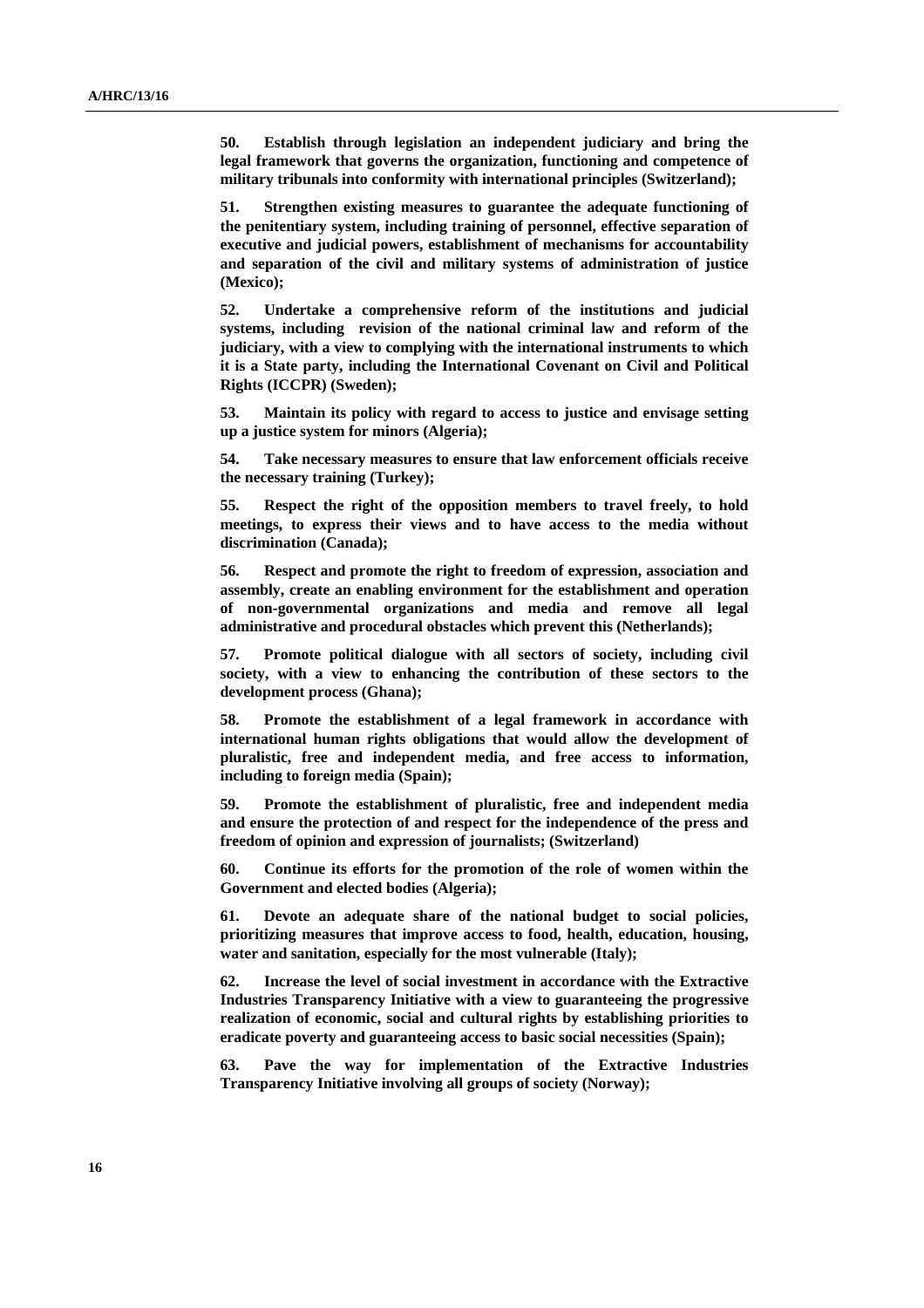**64. Progressively implement economic, social and cultural rights, notably by ensuring the appropriate level of social expenditures (Angola);** 

**65. Progressively realize economic and social rights and fulfil its obligation to dedicate maximum available resources to addressing the basic economic and social needs of its population (Portugal);** 

**66. Establish a unified national policy to reduce poverty (Brazil);** 

**67. Implement the national plan with a number of guidelines on economic and social policy in order to reduce poverty and improve living conditions of the population in the country (Azerbaijan);** 

**68. Strengthen measures aimed at poverty eradication (South Africa);** 

**69. Continue implementing the national strategy for combating poverty and seek the necessary assistance in this regard (Sudan);** 

**70. Allocate necessary resources to the education and health sectors in order to achieve the Millennium Development Goals, reaching at a minimum the regional average level of investment in these sectors, while ensuring data collection that allows progress to be measured (Canada);** 

**71. Continue to strengthen its efforts aimed at economic development, with particular emphasis on improvement of social infrastructure for service provision (South Africa);** 

**72. Allocate necessary resources for the full realization of the rights under the International Covenant on Economic, Social and Cultural Rights (ICESCR), with a view to strengthening poverty reduction programmes and guaranteeing adequate access to health and education (Mexico);** 

**73. Adopt measures and programmes to reduce the rates of maternal and infant mortality and of chronic child malnutrition (Chile);** 

**74. Ensure that public hospitals and other health-care facilities and services are both affordable and accessible, in particular making provision for child maternal health services and for the prevention and treatment of preventable diseases; (Portugal)** 

**75. Take further efforts to raise awareness of and increase access to health service facilities and medical assistance and to make family planning information available to women and girls, including in rural areas, taking into account in this regard, among others, the recommendations of the Committee on the Elimination of Discrimination against Women (Netherlands);** 

**76. Increase access to health-care services and medical assistance for women and children and make information on family planning available to them, especially in rural areas (Uruguay);** 

**77. Ensure equal opportunities in the labour market, particularly by promoting access to work for the various social groups (Angola);** 

**78. Pursue its efforts in the in the field of education in order to fulfil the Millennium Development Goals and consolidate the national plan of education for all (Algeria);** 

**79. Prioritize efforts to comply with the commitment to guarantee free primary education, particularly taking into account that primary education**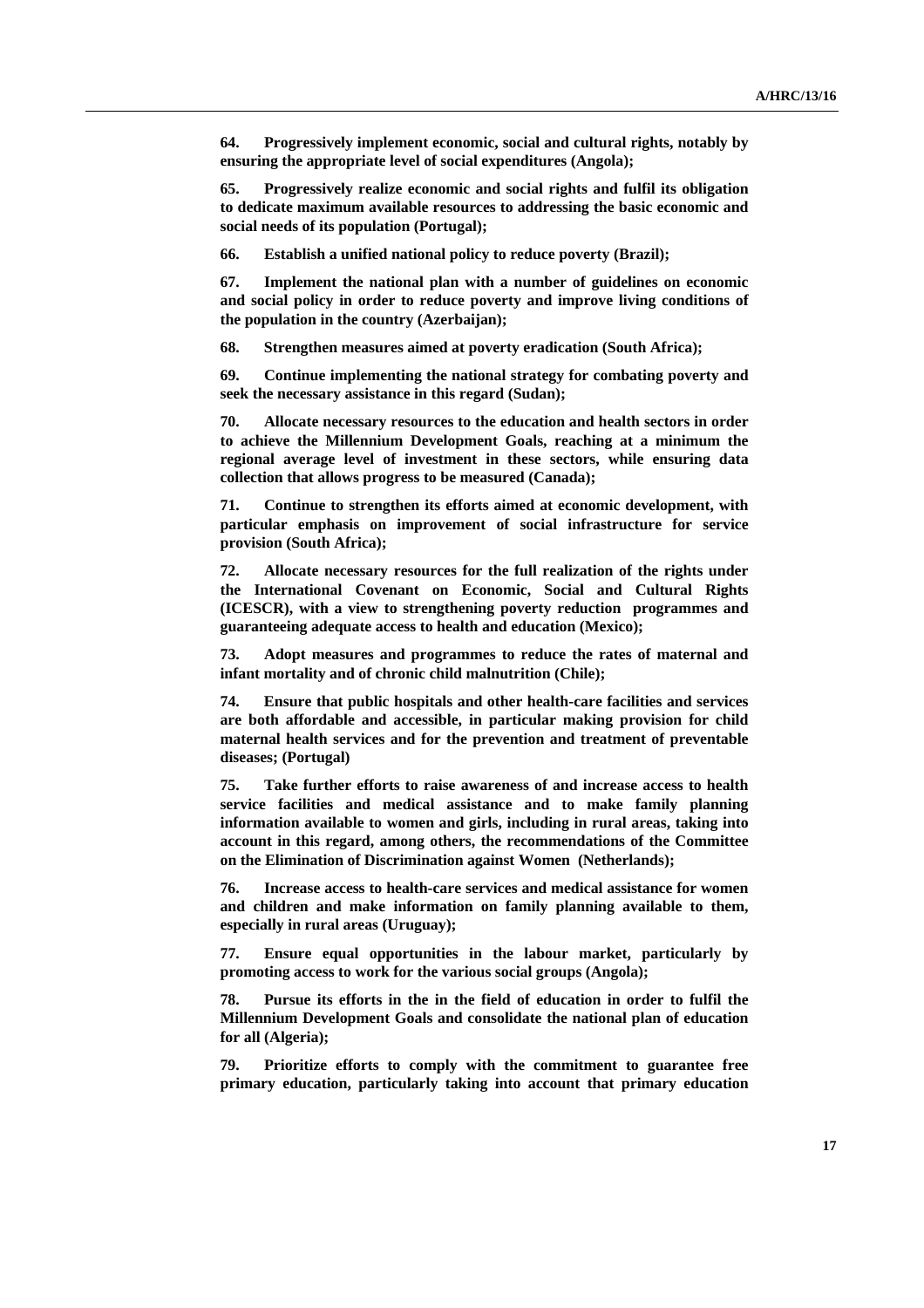**presently receives one of the lowest levels of State investment in the region (Spain);** 

**80. Continue its awareness-raising measures to improve the poor rate of schooling for girls and their access to higher and technical studies (Burkina Faso);** 

**81. Continue to face and challenge the obstacles facing the schooling of girls and make use of technical assistance provided by the United Nations, in particular UNICEF, in order to overcome such obstacles (Libyan Arab Jamahiriya);** 

**82. Strengthen strategies for access to primary education, particularly for young girls (Angola);** 

**83. Take concrete actions to guarantee the effective realization of free education and make sure that children finish their primary education, while addressing gender disparities in this regard (Uruguay);** 

**84. Reinforce its efforts to meet the commitment to ensure free basic education, particularly primary education, and to address gender disparities (Portugal);** 

**85. Prohibit or limit detention for reasons of migratory status and establish a specialized institution for migration (Brazil);** 

**86. Request technical support from institutions of the United Nations system to help it consolidate, even more than in the past, its policy for the promotion and respect of human rights (Gabon).** 

**71. The following recommendations will be examined by Equatorial Guinea, which will provide responses in due time. The response of Equatorial Guinea to these recommendations will be included in the outcome report adopted by the Human Rights Council at its thirteenth session:** 

**1. Sign (United Kingdom) and ratify the Optional Protocol to the Convention against Torture and Other Cruel, Inhuman or Degrading Treatment or Punishment (OP-CAT) (United Kingdom, France, Chile, Czech Republic, Spain, Argentina);** 

**2. Accede to (Slovenia)/sign (Sweden) and ratify the Second Optional Protocol to the International Covenant on Civil and Political Rights (Chile, Slovenia, Sweden, Argentina, Spain, and France), Aiming at the Abolition of the Death Penalty (Slovenia, Argentina, France, and Sweden) in all circumstances (France) ;)** 

**3. Ratify all pending human rights treaties (Argentina);** 

**4. Sign and ratify the core human rights instruments (Azerbaijan);** 

**5. Sign and ratify the International Convention for the Protection of All Persons from Enforced Disappearance (CED) (France);** 

**6. Consider the possibility of ratifying CED and recognize the competence of the relevant Committee; (Argentina);** 

**7. Consider ratifying the International Convention on the Protection of the Rights of All Migrant Workers and Members of their Families (Nigeria);** 

**8. Review the reservations to CAT with a view to eliminating them (Mexico);**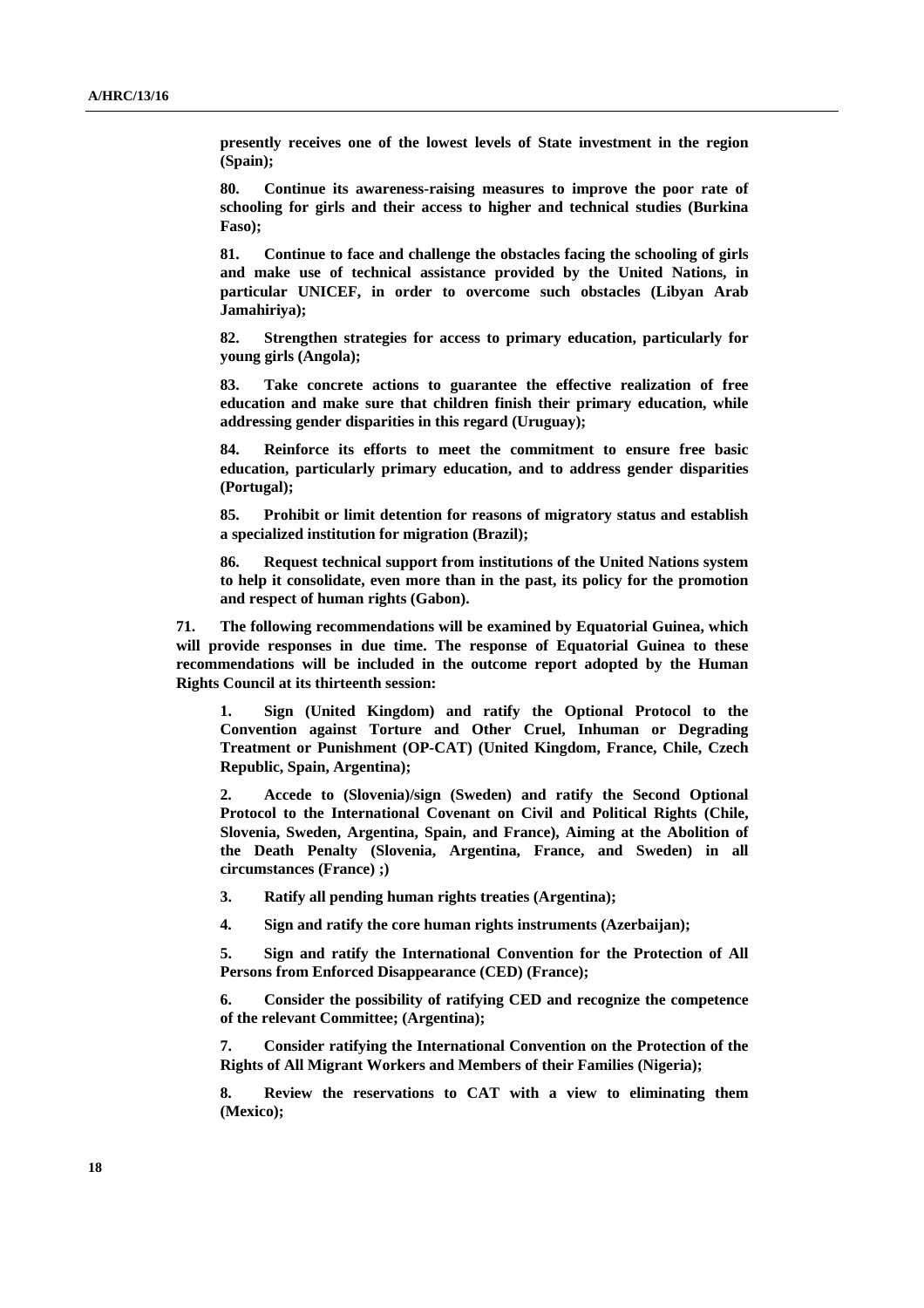**9. Consider the establishment of a national human rights institution in conformity with the Paris Principles (Egypt);** 

**10. Establish national human rights institution in accordance with the Paris Principles (Azerbaijan);** 

**11. Extend an open and permanent invitation to the United Nations human rights special procedures mandate-holders (Chile);** 

**12. Issue and implement standing invitation to human rights special procedures (Czech Republic);** 

**13. Cooperate fully with the United Nations human rights system and consider the issuing of a standing invitation to special procedures (Brazil);** 

**14. Consider extending a standing invitation to all special procedures of the Human Rights Council (Latvia);** 

**15. Consider issuing a standing invitation to all the special procedures in order to further its collaboration with the United Nations human rights mechanism (Republic of Korea);** 

**16. Reconsider its position and abolish the death penalty, if necessary by initially establishing a moratorium on executions in line with General Assembly resolution 63/168 on the moratorium on the use of the death penalty (Slovenia);** 

**17. As a transitional measure, implement a moratorium on the application of the death penalty (Argentina);** 

**18. Formally establish a moratorium on the death penalty, with a view to abolishing it completely (Sweden);** 

**19. Permanently abolish the death penalty (Spain);** 

**20. Consider the abolition of the death penalty and accede to the Second Optional Protocol to ICCPR related to the abolition of the death penalty (Azerbaijan);** 

**21. Adopt an immediate and effective moratorium on executions (France);** 

**22. Consider the establishment of a legal moratorium on the death penalty with a view to abolishing capital punishment (Italy);** 

**23. Enable access to military facilities to the Special Rapporteur on the question of torture as requested (Germany);** 

**24. Amend its laws and set up a legal framework that respects and promotes freedom of expression in conformity with its international obligations (Canada);** 

**25. Remove the 1992 provision authorizing government censorship of all publications, and promote pluralistic, free and independent media (United Kingdom);** 

**26. Adopt measures to ensure freedom of the press (Chile);** 

**27. Effectively disseminate and implement the United Nations declaration on human rights defenders, including through removing onerous registration and reporting requirements and procedures under which local non-governmental organizations must seek approval from and regularly report to the Interior**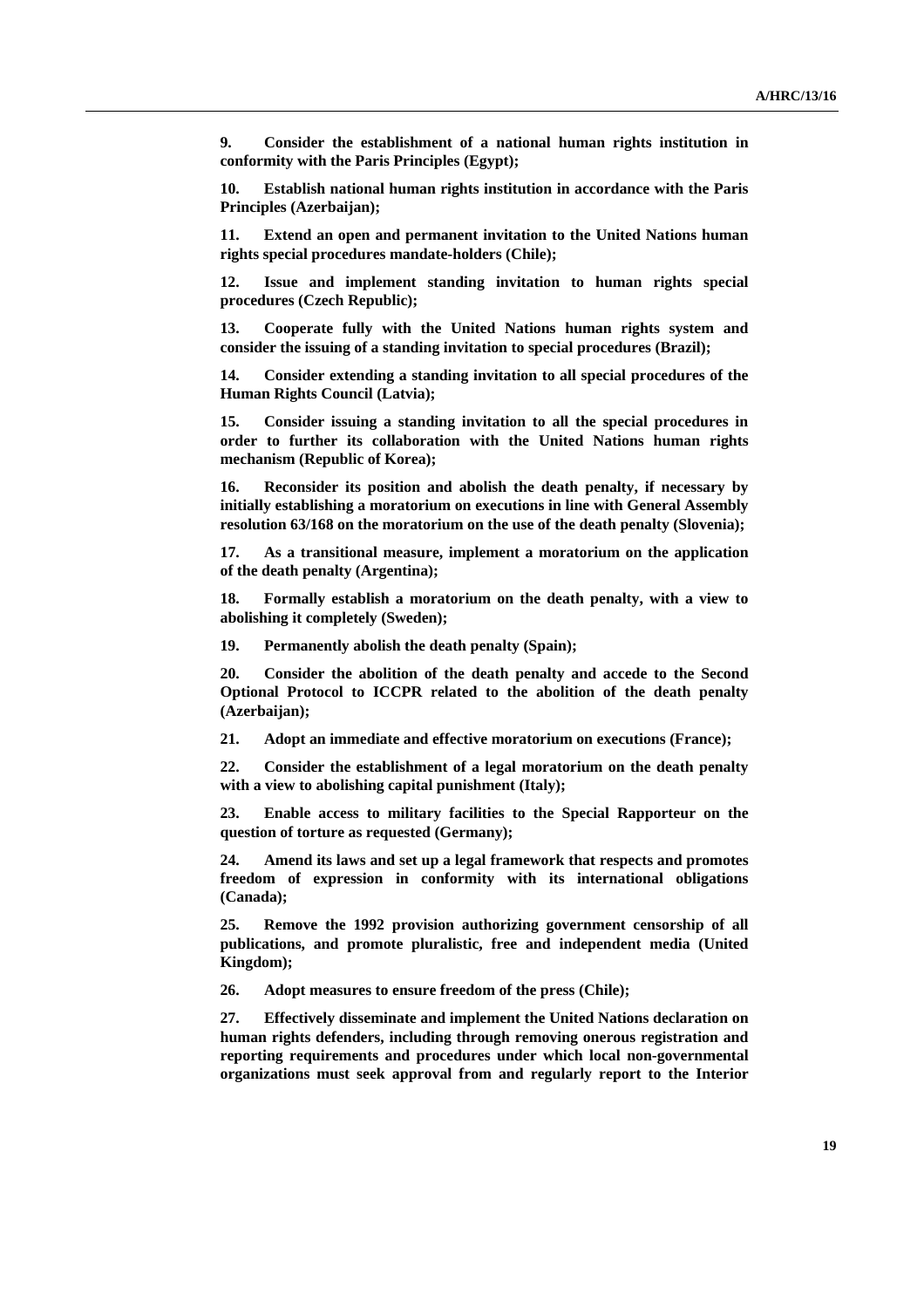**Ministry, as well as provide that ministry with advance notification of any funding from abroad (Norway);** 

**28. Cease all forms of forced displacement, in accordance with the Guiding Principles on Internal Displacement of 1998 (Australia).** 

**72. The following recommendations did not enjoy the support of Equatorial Guinea:** 

**Allow political parties and the media to operate freely; ensure an impartial review of irregularities and formal electoral complaints stemming from the November 29 elections; and establish a representative independent body to review the country's election framework and ensure the legitimacy of the democratic process (United States).** 

**73. All conclusions and/or recommendations contained in the present report reflect the position of the submitting State(s) and/or the State under review. They should not be construed as endorsed by the Working Group as a whole.**